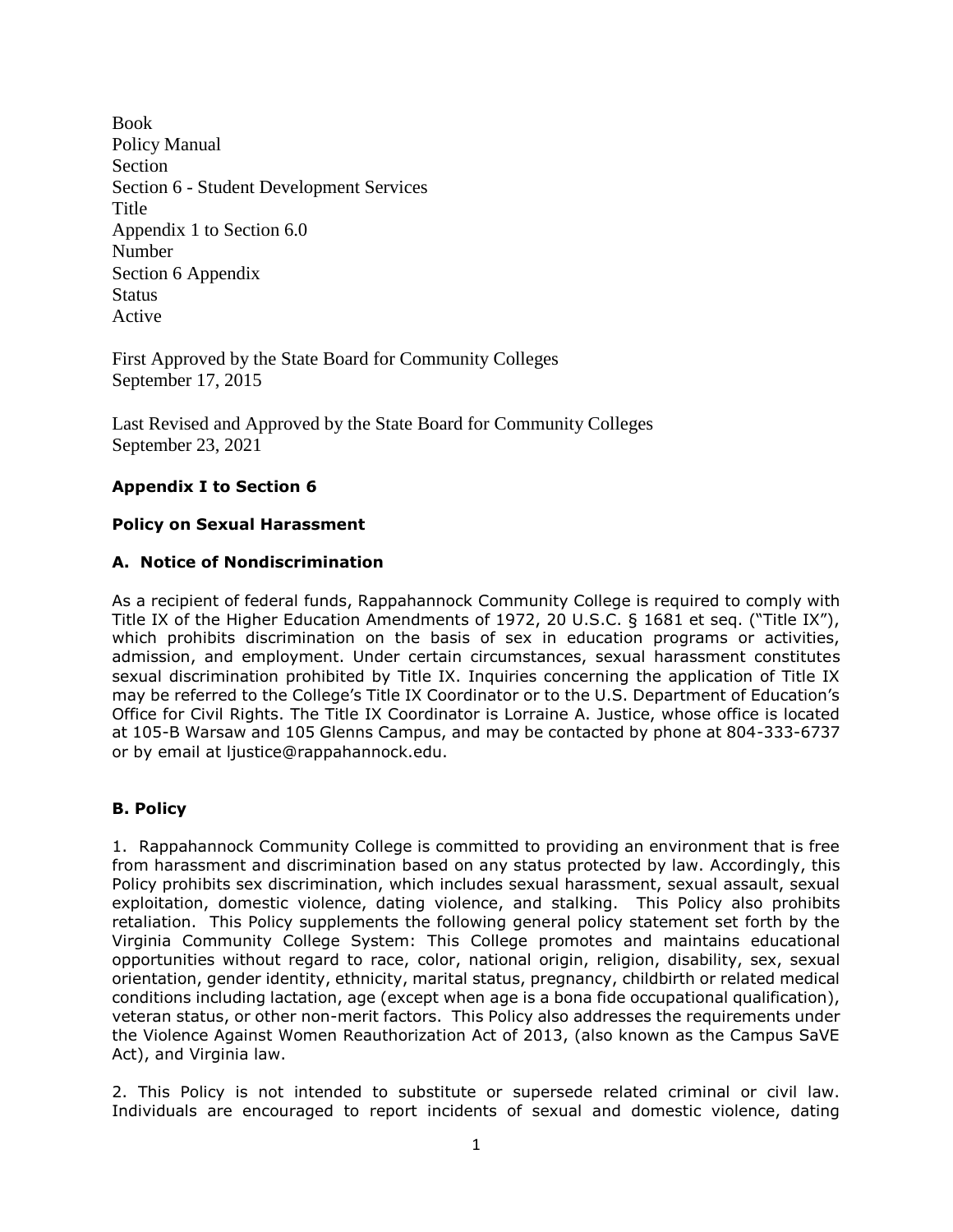violence, and stalking to law enforcement authorities. Criminal and civil remedies are available in addition to the remedies that the College can provide.

# **C. Purpose**

The purpose of this Policy is to establish that the College prohibits sexual harassment and retaliation, and to set forth procedures by which allegations of sexual harassment shall be reported, filed, investigated, and resolved.

### **D. Applicability**

This Policy applies to prohibited conduct by or against students, faculty, staff, and third parties, e.g., contractors and visitors, involving a program or activity of the College in the United States. Conduct outside the jurisdiction of this Policy may be subject to discipline under a separate code of conduct or policy.

### **E. Definitions**

1. Actual Knowledge.Actual knowledge means notice of sexual harassment or allegations of sexual harassment to a College's Title IX Coordinator [and/or any other official of the College who has authority to institute corrective measures on behalf of the College].

2. Advisor. An advisor is an individual who provides the complainant or respondent support, guidance, and advice. Advisors may be present at any meeting or live hearing but may not speak directly on behalf of the complainant or respondent, except to conduct crossexamination during a live hearing. Advisors may be but are not required to be licensed attorneys.

3. Appeal Officer. The Appeal Officer is the designated employee who reviews the complete record of the formal complaint and written statements of the parties during an appeal of a written determination. The Appeal Officer decides whether to grant the appeal and determines the result of the appeal.

4. Campus. Campus refers to (i) any building or property owned or controlled by the College within the same reasonably contiguous geographic area of the College and used in direct support of, or in a manner related to, the College's educational purposes, and (ii) any building or property that is within or reasonably contiguous to the area described in clause (i) that is owned by the College but controlled by another person, is frequently used by students, and supports institutional purposes, such as a food or other retail vendor.

5. Complainant. A complainant is an individual who is alleged to be the victim of conduct that could constitute sexual harassment. A complainant may file a formal complaint against faculty, staff, students, or third parties.

6. Consent. Consent is knowing, voluntary, and clear permission by word or action, to engage in mutually agreed upon sexual activity. Silence does not necessarily constitute consent. Past consent to sexual activities, or a current or previous dating relationship, does not imply ongoing or future consent. Consent to some sexual contact (such as kissing or fondling) cannot be presumed to be consent for other sexual activity (such as intercourse). An individual cannot consent who is under the age of legal consent. The existence of consent is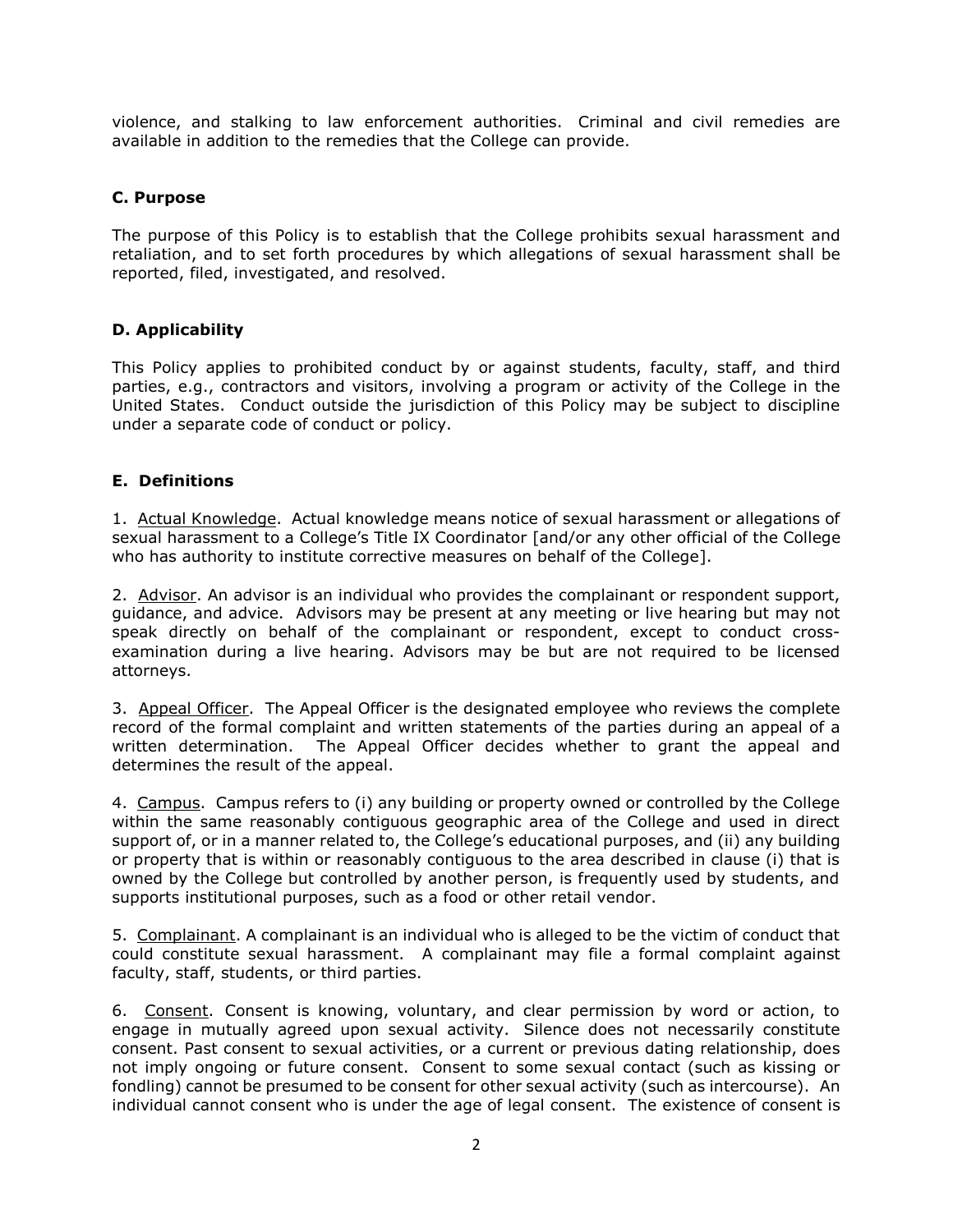based on the totality of the circumstances, including the context in which the alleged incident occurred. Any sexual activity or sex act committed against one's will, by the use of force, threat, intimidation, or ruse, or through one's mental incapacity or physical helplessness is without consent.

- a) *Mental incapacity* means that condition of a person existing at the time which prevents the person from understanding the nature or consequences of the sexual act involved (the who, what, when, where, why, and how) and about which the accused knew or should have known. This includes incapacitation by using drugs or alcohol. Intoxication is not synonymous with incapacitation.
- b) *Physical helplessness* means unconsciousness or any other condition existing at the time which otherwise renders the person physically unable to communicate an unwillingness to act and about which the accused knew or should have known. Physical helplessness may be reached through the use of alcohol or drugs.

7. Cross-examination. Cross-examination is the opportunity for a party's advisor to ask questions of the other party and the other party's witnesses.

8. Cumulative Evidence. Cumulative evidence is additional evidence that has been introduced already on the same issue and is therefore unnecessary. The Hearing Officer has the discretion to exclude cumulative evidence.

9. Dating Violence. Dating violence is violence, force, or threat that results in bodily injury or places one in reasonable apprehension of death, sexual assault, or bodily injury committed by a person who is or has been in a close relationship of a romantic or intimate nature with the other person. The existence of such a relationship shall be determined based on a consideration of the length of the relationship, the type of relationship, and the frequency of interaction between the persons involved in the relationship.

10. Deliberate Indifference. Deliberate indifference refers to a response to sexual harassment that is clearly unreasonable in light of the known circumstances. The College's response may be deliberately indifferent if the response restricts the rights to the Freedom of Speech and Due Process under the First, Fifth, and Fourteenth Amendments of the U.S. Constitution.

11. Direct Examination. Direct examination is the questioning of a witness by a party who has called the witness to provide such testimony.

12. Domestic Violence. Domestic violence is violence, force, or threat that results in bodily injury or places one in reasonable apprehension of death, sexual assault, or bodily injury and that is committed by a person against such person's family or household member, which includes a current or former spouse, a person with whom the victim shares a child in common, or who is cohabitating with or has cohabitated with the person as a spouse or intimate partner.

13. Due Process. Due process is a right guaranteed by the Fifth and Fourteenth Amendments of the U.S. Constitution. Basic procedural due process guarantees that an individual receives notice of the matter pending that relates to the possible deprivation of a property or liberty interest and the opportunity to be heard. For example, students and employees facing suspension or expulsion/termination for disciplinary reasons must be given notice of the allegations against them prior to any hearing or determination of responsibility. Any disciplinary process must be fair and impartial. Additionally, the opportunity to respond must be meaningful.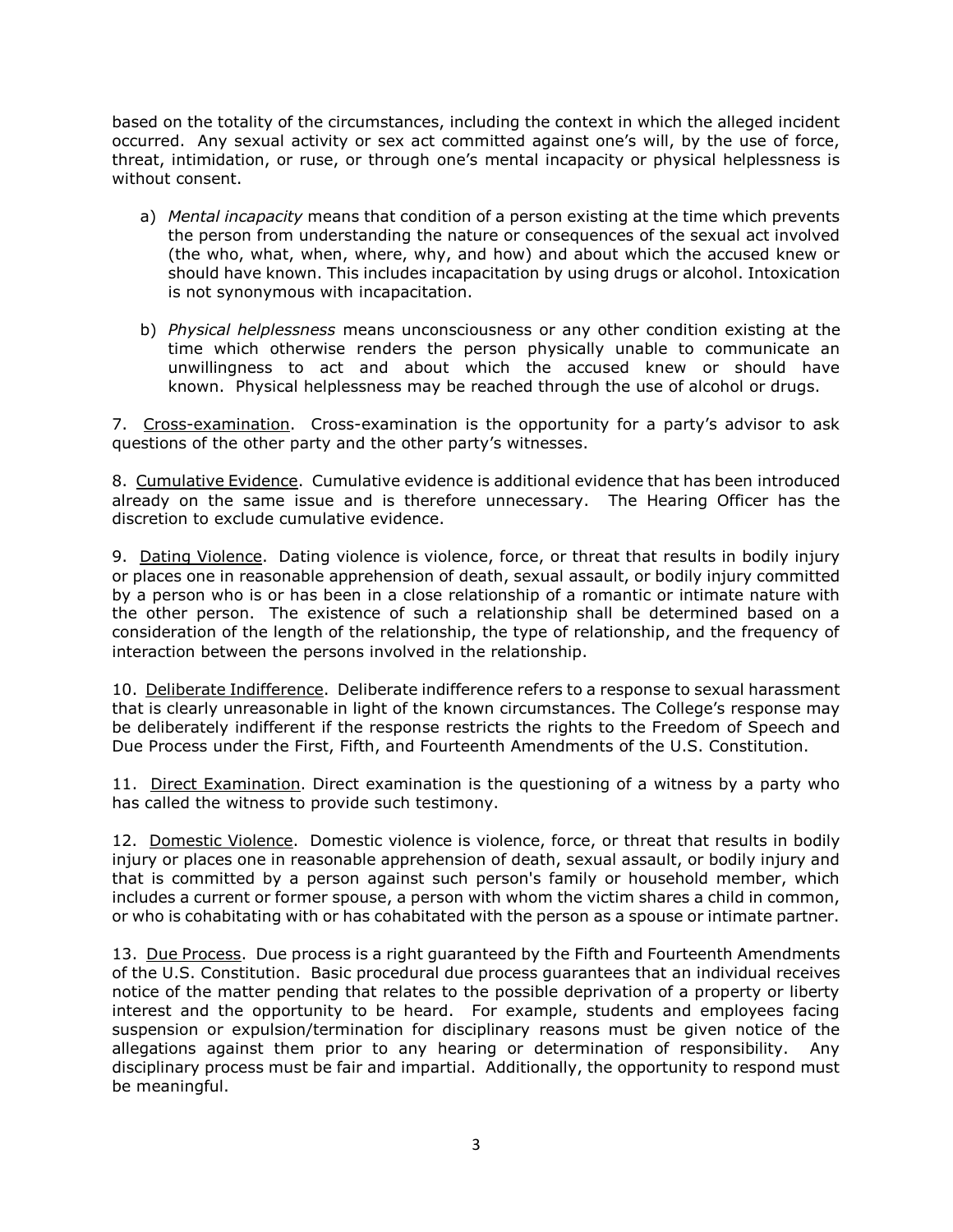14. Education Program or Activity. An education program or activity encompasses all of the College's operations and includes locations, events, or circumstances over which the College exercises substantial control over both the respondent and the context in which the sexual harassment occurs. Examples of education programs or activities includes, but are not limited to, college-sponsored conferences, athletic events and sports teams, student organizations, and wi-fi network.

15. Exculpatory Evidence. Exculpatory evidence is evidence that shows, or tends to show, that a respondent is not responsible for some or all of the conduct alleged in the notice of allegations. The College must provide the respondent with all exculpatory evidence.

16. Final Decision. A final decision is the written document that describes any sanctions imposed and remedies provided to the respondent and complainant, respectively, at the conclusion of the formal resolution process.

17. Formal Complaint. A formal complaint is a document filed and signed by a complainant or signed by the Title IX Coordinator that alleges sexual harassment against a respondent and requests the College to investigate the allegation of sexual harassment. The complainant must be participating in or attempting to participate in an education program or activity of the College when the formal complaint is filed. A complainant cannot file a formal complaint anonymously. The Title IX Coordinator may sign on a complainant's behalf in matters where it is in the best interest of the complainant or the College to do so. The College may consolidate formal complaints against more than one respondent, or by more than one complainant against one or more respondents, or by one party against the other party, where the allegations of sexual harassment arise out of the same facts or circumstances.

18. Freedom of Speech. The freedom of speech is a right guaranteed by the First Amendment of the U.S. Constitution to express one's thoughts and views without unlawful governmental restrictions. As governmental entities, Colleges must not infringe on this right. This Policy expressly prohibits censorship of constitutionally protected expression.

19. Hearing Officer. A Hearing Officer is the presiding official of a live hearing who must issue a written determination on responsibility. Colleges may choose to hold live hearings with a single Hearing Officer or by committee.

20. Inculpatory Evidence. Inculpatory evidence is evidence that shows, or tends to show, that a respondent is responsible for some or all of the conduct alleged in the notice of allegations.

21. Preponderance of the Evidence. A preponderance of the evidence is evidence that shows that the fact sought to be proved is more probable than not to be true. A preponderance of the evidence means evidence that is of greater weight or more convincing than the evidence that supports the contrary position.

22. Relevance. Relevance refers to evidence that tends to prove or disprove whether the respondent is responsible for the alleged conduct. In determining whether a question is relevant, the Hearing Officer must focus on evidence pertinent to proving whether facts important to the allegations in the formal complaint are more or less likely to be true.

23. Remedies. Remedies are actions taken or accommodations provided to the complainant after a determination of responsibility for sexual harassment has been made against the respondent. Remedies are designed to restore or preserve equal access to the College's education program or activity. Remedies may be disciplinary or non-disciplinary.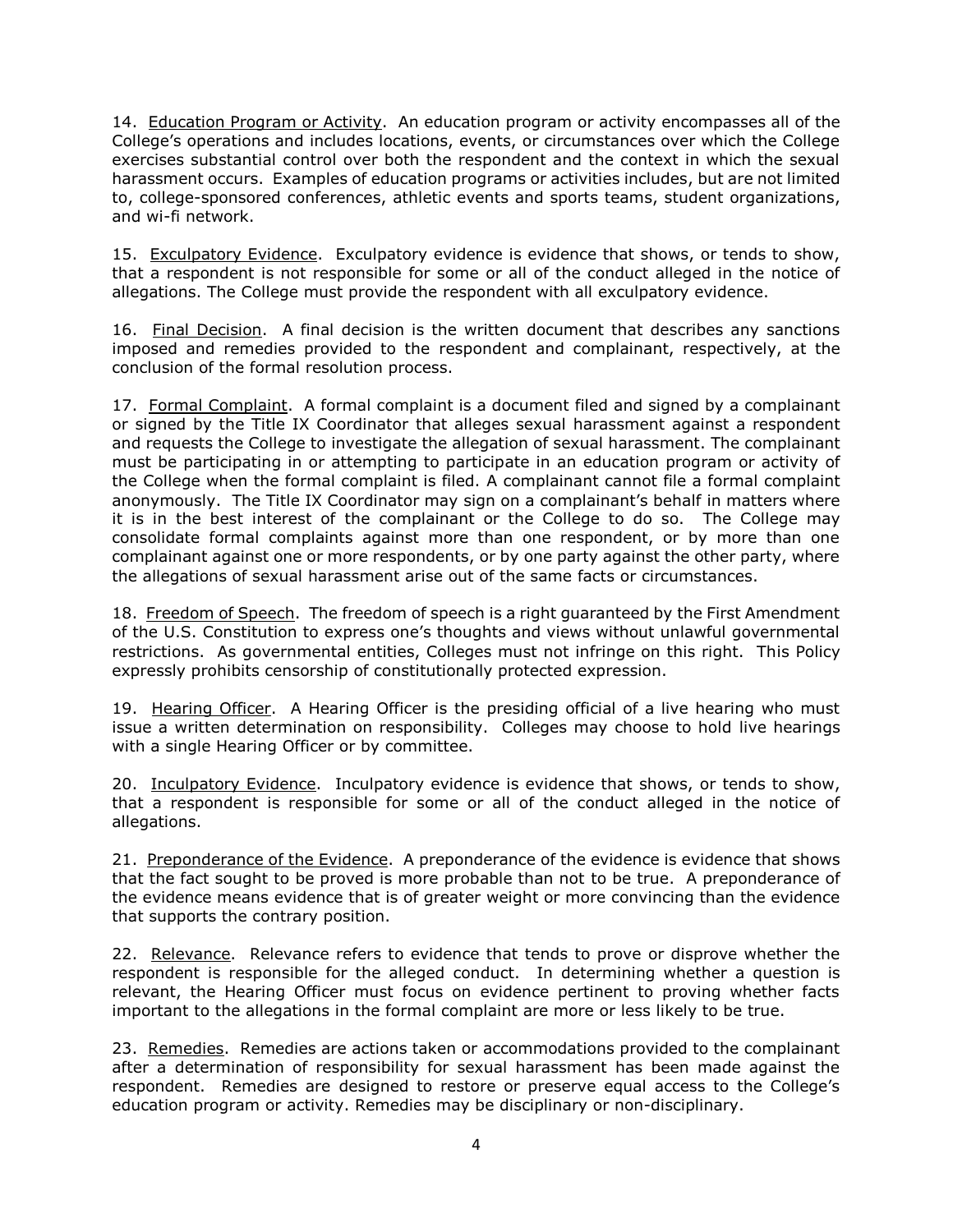24. Report of Sexual Harassment. A report of sexual harassment occurs when anyone reports an allegation of sexual harassment to the Title IX Coordinator, or one that reaches the Title IX Coordinator through a Responsible Employee. An individual need not be participating or attempting to participate in an education program or activity of the College to file a report. The respondent also does not need to be an employee, student, or otherwise affiliated with the College for a person to file a report against a respondent. A report of sexual harassment does not trigger an investigation or the formal or informal resolution process, but it does require the Title IX Coordinator to meet with the complainant and carry out the procedures described in Section S and/or T of this Policy, as applicable.

25. Respondent. A respondent is an individual who has been reported to have engaged in conduct that could constitute sexual harassment as defined under this Policy. In most cases, a respondent is a person enrolled or employed by the College or who has another affiliation or connection with the College. The College may dismiss a formal complaint when the College has little to no control over the respondent but will offer supportive measures to the complainant and set reasonable restrictions on an unaffiliated respondent when appropriate.

26. Responsible Employee. A Responsible Employee is an employee who has the authority to take action to redress sexual harassment; who has been given the duty to report sexual harassment to the Title IX Coordinator or Deputy Title IX Coordinator; or an employee a student could reasonably believe has such authority or duty. A Responsible Employee shall not be an employee who, in his or her position at the College, provides services to the campus community as a licensed health care professional, (or the administrative staff of a licensed health care professional), professional counselor, victim support personnel, clergy, or attorney.

27. Review Committee. A review committee is the committee consisting of three or more persons, including the Title IX Coordinator or designee, a representative of campus police or campus security, and a student affairs representative, that is responsible for reviewing information related to acts of sexual violence.

28. Sex Discrimination. Sex discrimination is the unlawful treatment of another based on the individual's sex that excludes an individual from participation in, separates or denies the individual the benefits of, or otherwise adversely affects a term or condition of an individual's employment, education, or participation in an education program or activity. The College's treatment of a complainant or a respondent in response to a formal complaint of sexual harassment constitutes sex discrimination under Title IX when such response is deliberately indifferent.

29. Sexual Assault. Sexual assault is any sexual act directed against another person without consent or where the person is incapable of giving consent. Sexual assault includes intentionally touching, either directly or through clothing, the victim's genitals, breasts, thighs, or buttocks without the person's consent, as well as forcing someone to touch or fondle another against his or her will. Sexual assault includes sexual violence.

30. Sexual Exploitation. Sexual exploitation occurs when a person takes non-consensual or abusive sexual advantage of another for his/her own advantage or benefit, or to benefit or advantage anyone other than the one being exploited, and that behavior does not otherwise constitute one of other sexual harassment offenses. Examples of sexual exploitation include prostituting another person; non-consensual video or audio-taping of otherwise consensual sexual activity; going beyond the boundaries of consent (such as letting your friends hide in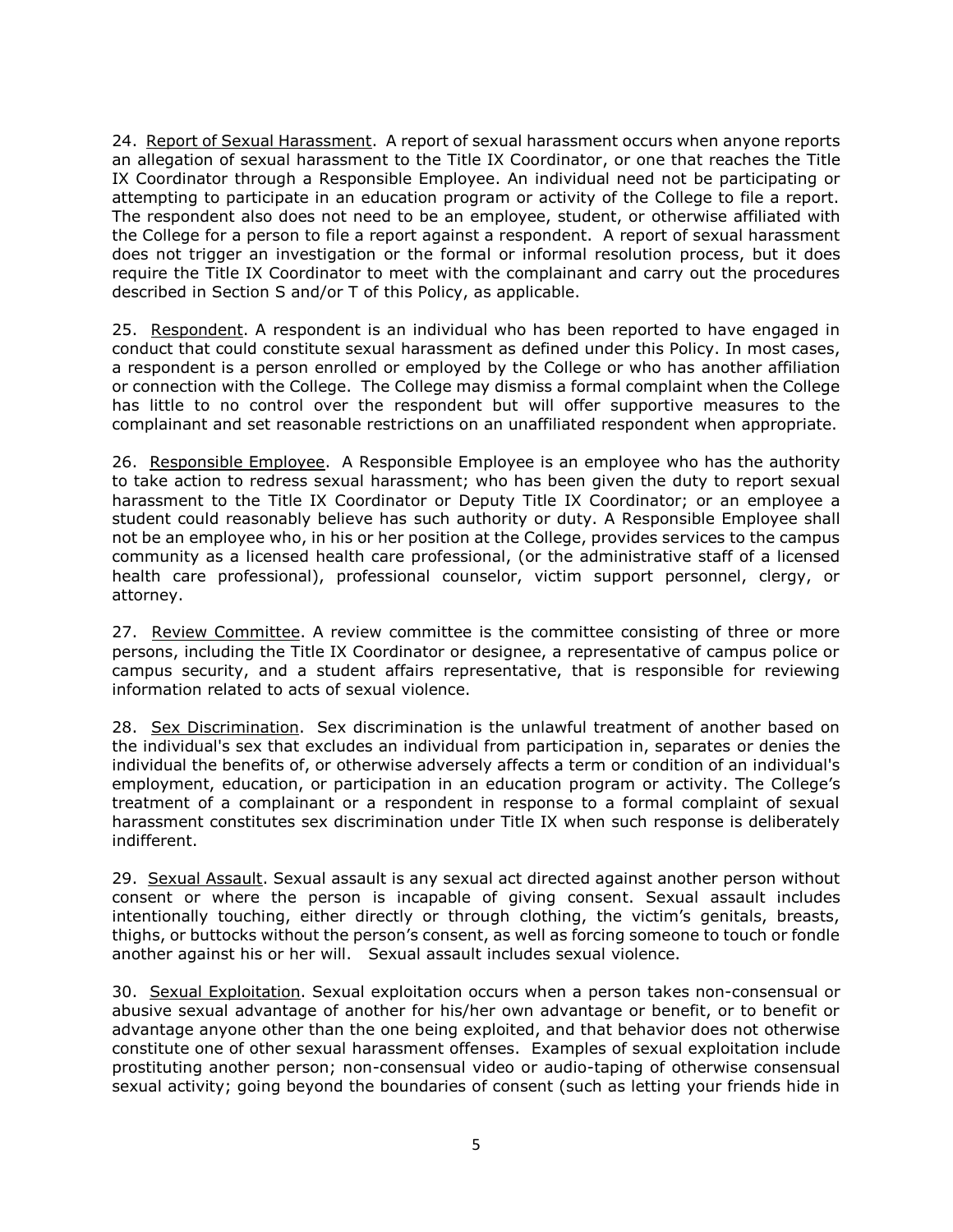the closet to watch you having consensual sex), and knowingly transmitting HIV or an STD to another.

31. Sexual Harassment. Sexual harassment means conduct on the basis of sex that satisfies one or more of the following:

- a) *Quid Pro Quo*: The submission to or rejection of such conduct is used as the basis for educational or employment decisions affecting the student or employee either explicitly or implicitly;
- b) *Hostile Environment*: Unwelcome conduct determined by a reasonable person to be so severe, pervasive, and objectively offensive that it effectively denies a person equal access to an education program or activity of the College, including a student's educational experience or an employee's work performance; and
- c) *Clery Act/VAWA Offenses*: Sexual assault/sexual violence, dating violence, domestic violence, and stalking, as defined by this Policy.

32. Sexual Violence. Sexual violence means physical sexual acts perpetrated against a person's will or where a person is incapable of giving consent. Sexual violence includes rape and sexual assault.

33. Stalking. Stalking means engaging in a course of conduct directed at a specific person that would cause a reasonable person to fear for his or her safety or the safety of others or suffer substantial emotional distress. Such conduct can occur in person or online, but the conduct must involve an education program or activity of the College.

34. Statement. A statement is a person's intent to make factual assertions, including evidence that contains a person's statement(s). Party or witness statements, police reports, Sexual Assault Nurse Examiner (SANE) reports, medical reports, and other records may be considered by the Hearing Officer even if they were not subject to cross-examination at a live hearing.

35. Supportive Measures. Supportive measures means non-disciplinary, non-punitive individualized services offered as appropriate, as reasonably available, and without fee or charge to the complainant or the respondent before or after the filing of a formal complaint or where no formal complaint has been filed. Such measures are designed to restore or preserve equal access to the College's education programs or activities without unreasonably burdening the other party, including measures designed to protect the safety of all parties or the campus environment, or to deter sexual harassment.

36. Third Party. A third party is any person who is not a student or employee of the College.

37. Title IX. Title IX means Title IX of the Education Amendments of 1972, which prohibits discrimination on the basis of sex in any education program or activity receiving Federal financial assistance.

38. Title IX Coordinator. The Title IX Coordinator is the employee or employees designated and authorized to coordinate the College's efforts to comply with its responsibilities under Title IX.

39. Workday. A workday is any day that the College is open for business. Workdays include days when classes are not held, but when employees are expected to be at work.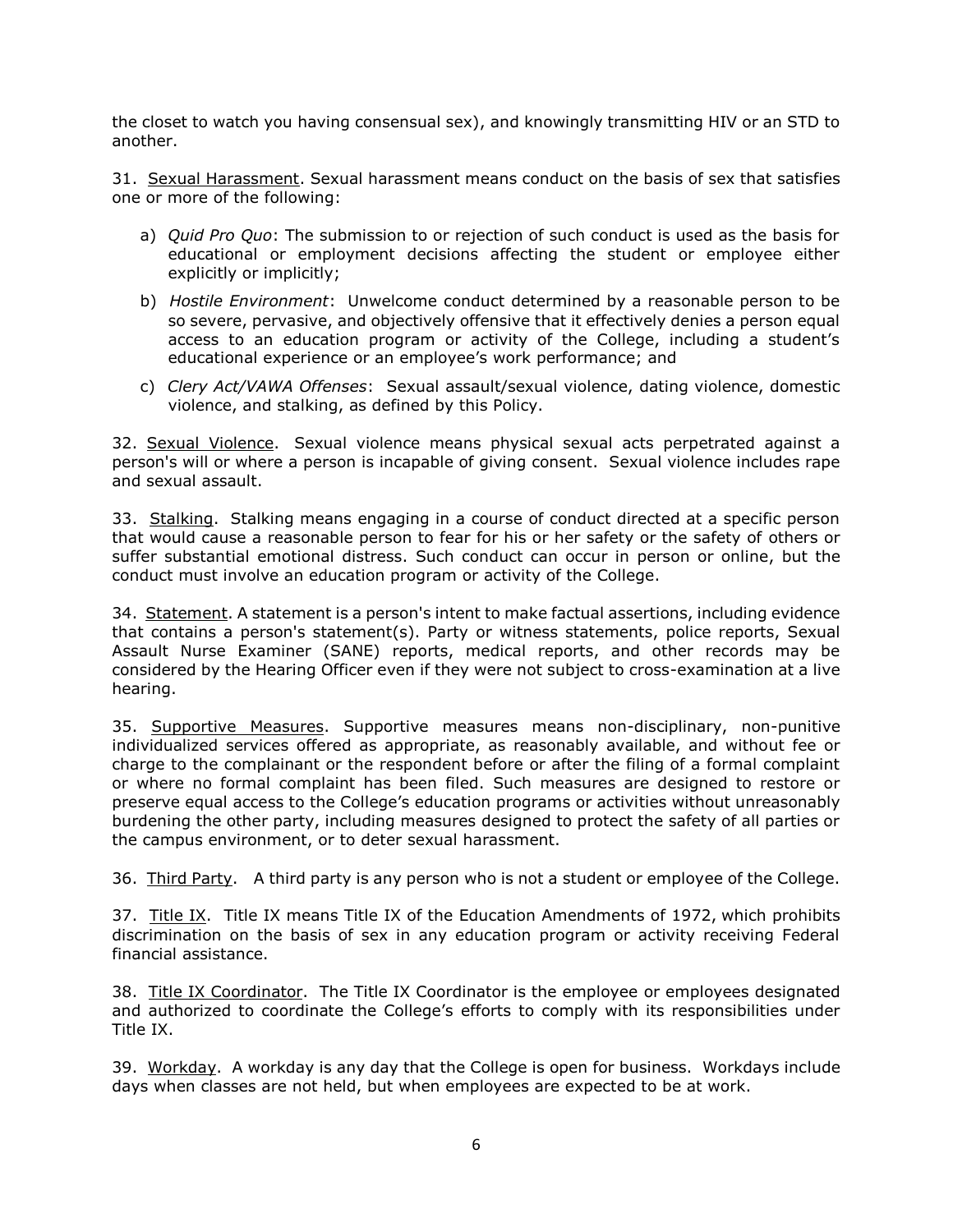40. Written Determination. A written determination is the written decision by a Hearing Officer that a respondent is responsible or not responsible for a violation of this Policy by a preponderance of the evidence after a live hearing. A written determination also is the result of an appeal decided by an Appeal Officer.

# **F. Retaliation**

1. No person may intimidate, threaten, coerce, harass, discriminate, or take any other adverse action against any other person for the purpose of interfering with any right or privilege provided by this Policy, or because the person has made a report or filed a formal complaint, testified, assisted, or participated or refused to participate in any manner in an investigation, live hearing, or any other process described in this Policy.

2. Action is generally deemed adverse if it would deter a reasonable person in the same circumstances from opposing practices prohibited by this Policy.

3. Allegations of retaliation that do not involve sex discrimination or sexual harassment but are related to a report or formal complaint of sexual harassment for the purpose of interfering with any right or privilege provided by this Policy constitutes retaliation.

4. Allegations of retaliation will be investigated and adjudicated as a separate code of conduct violation. Any person found responsible for retaliating against another person is subject to disciplinary or other action independent of the sanctions or interim measures imposed in response to the underlying allegations of violations of this Policy.

# **G. Reporting Incidents of Sexual Harassment**

1. Members of the campus community who believe they have been victims of crimes may report the incident to campus or local police. All emergencies or any incident where someone is in imminent danger should be reported immediately to campus security or local police by dialing 911 or 804-239-6481 (Glenns campus/New Kent site) or 804-456-7086 (Warsaw campus) or 804-435-8970 (Kilmarnock site).

2. Whether or not a report is made to law enforcement, any person may report sex discrimination, including sexual harassment (whether or not the person reporting is the person alleged to be the victim of conduct that could constitute sex discrimination or sexual harassment), in person, by mail, by telephone, or by electronic mail, using the contact information listed for the Title IX Coordinator, or by reporting such conduct to a Responsible Employee to ensure that the Title IX Coordinator receives the verbal or written report. The Title IX Coordinator is solely responsible for overseeing the prompt, fair, and impartial investigation and resolution of reports and formal complaints filed with the College.

#### **Rappahannock Community College Title IX Campus Resources**

| Title IX Coordinator:<br>Office: | Lorraine A. Justice<br>Room 105-B (Warsaw Campus) |
|----------------------------------|---------------------------------------------------|
|                                  | Room 105 (Glenns Campus)                          |
| Phone:                           | 804-333-6737                                      |
| Email:                           | ljustice@rappahannock.edu                         |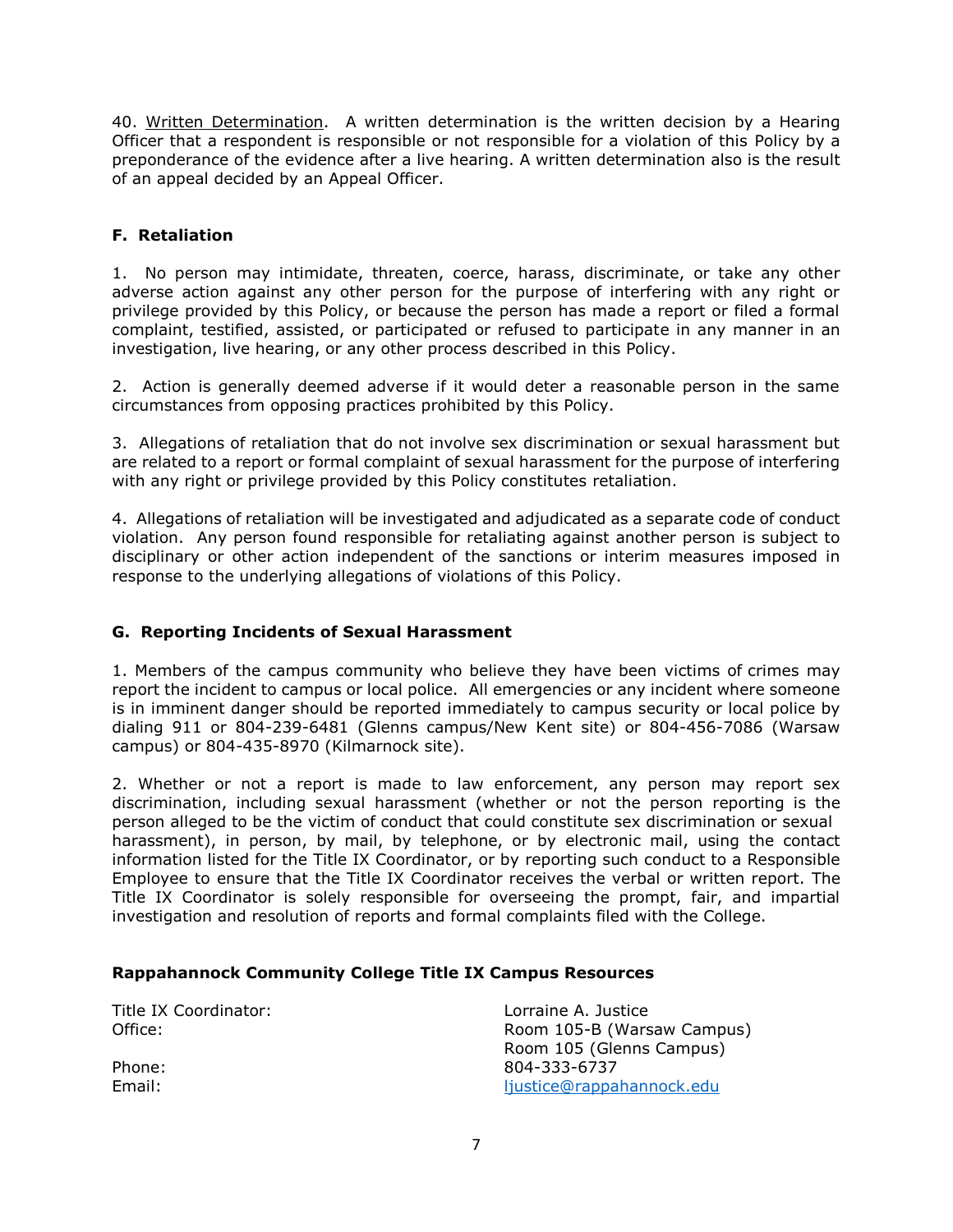Deputy Title IX Coordinator: Caroline Stelter

Office: Communication of the Room 133A (Glenns Campus) Room 108-B (Warsaw Campus) Phone: 804-758-6728 Email: cstelter@rappahannock.edu

Deputy Title IX Coordinator: Dr. Lisa Hill Phone: 804-333-6773 Email: **Email: [lhill@rappahannock.edu](mailto:lhill@rappahannock.edu)** 

Office: **Room 109-I (Warsaw Campus)** Room 109-I (Warsaw Campus)

3. During non-business hours, members of the campus community should report alleged violations of this Policy to

- The Glenns Campus security officer's phone number is 804-239-6481 and the email address [sslaughter@rappahannock.edu.](mailto:sslaughter@rappahannock.edu)
- The Warsaw Campus security officer's phone number is 804-456-7086 the email is [sslaughter@rappahannock.edu.](mailto:sslaughter@rappahannock.edu)
- The King George site Evening Supervisor is Terry Abell. Mrs. Abell's phone number is 540-775-0087 and her email address is [tabell@rappahannock.edu.](mailto:tabell@rappahannock.edu)
- The Kilmarnock site please call 804-435-8970.
- The New Kent site after hour reports should be made to the Glenns Campus Security officer. The Glenns Campus security officer's phone number is 804-239-6481 and email address is [sslaughter@rappahannock.edu.](mailto:sslaughter@rappahannock.edu)

4. There is no time limit for reporting incidents of sexual harassment with the Title IX Coordinator. However, complainants should report possible violations of this Policy as soon as possible to maximize the College's ability to respond effectively to the report. Failure to report promptly also could result in the loss of relevant evidence.

# **H. Confidentiality and Anonymous Reports**

1. Individuals may be concerned about their privacy when they report a possible violation of this Policy. The College must keep confidential the identity of any individual who has made a report or formal complaint of sexual harassment; any complainant or any individual who has been reported to be the perpetrator of sexual harassment; and any witness related to a report or formal complaint of sexual harassment, except as may be permitted by the Family Educational Rights and Privacy Act (FERPA), or as otherwise required by law, or to carry out the purposes of this Policy, including the conduct of any investigation, live hearing, or judicial proceeding arising from any report or formal complaint.

2. The College has a responsibility to respond to conduct that violates this Policy. For this reason, most College employees may not keep secret a report of sexual harassment. The College expects employees to treat information they learn concerning incidents of reported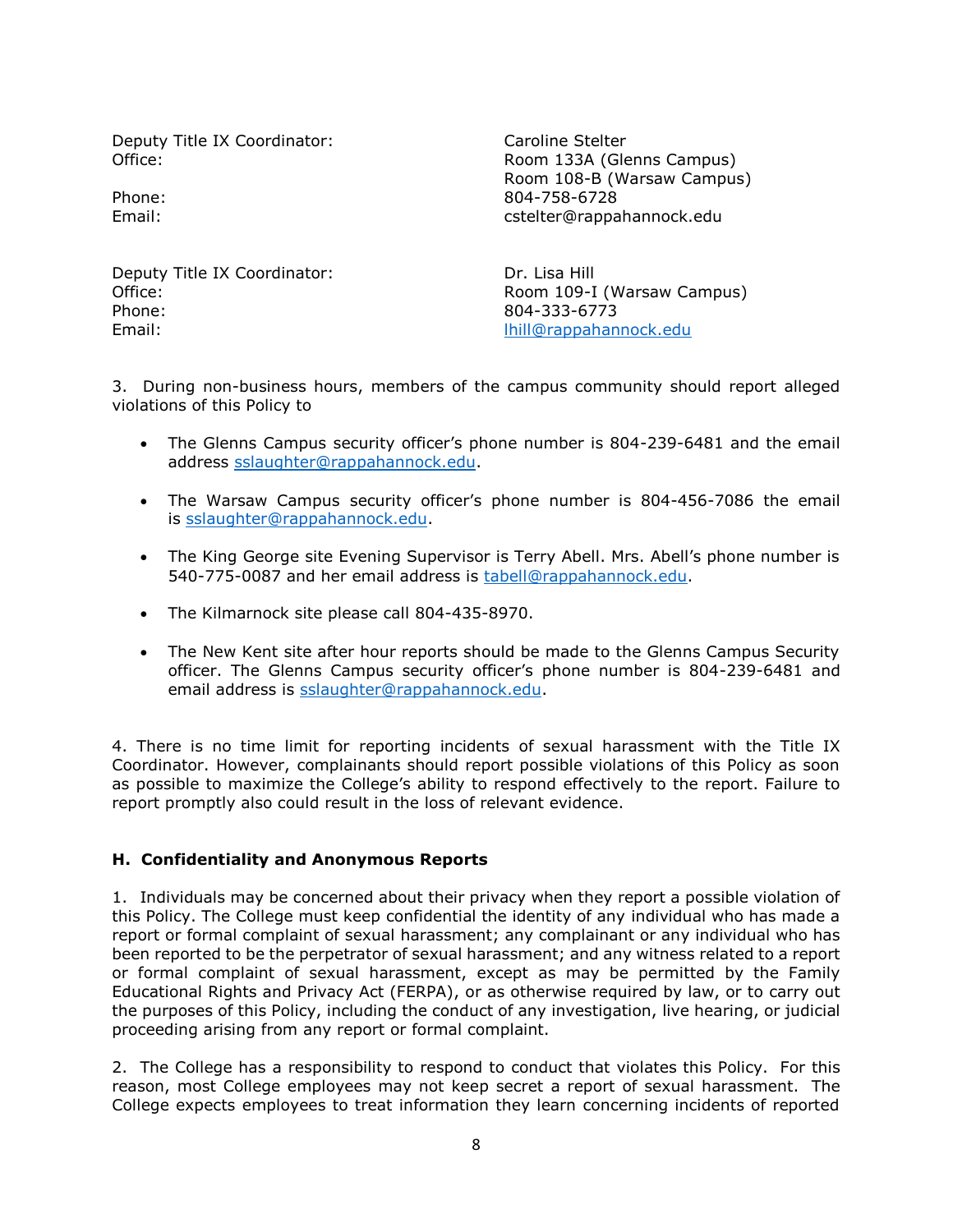violations of this Policy with respect and as confidentially as possible. College employees must share such information only with those College and law enforcement officials who must be informed of the information pursuant to this Policy.

3. Responsible Employees must report all alleged violations of this Policy obtained in the course of his or her employment to the Title IX Coordinator as soon as practicable after addressing the immediate needs of the complainant. Other campus employees have a duty to report sexual assault, domestic violence, dating violence, and stalking for federal statistical reporting purposes (Campus Security Authority (CSA) under the Clery Act). CSAs include student/conduct affairs personnel, campus law enforcement, student activities staff, human resources staff, and advisors to student organizations. All employees must report suspected child abuse or neglect to the [Title IX Coordinator/other designated official] as soon as practicable, but no later than 24 hours after forming such suspicion, pursuant to VCCS Policy Number 3.14.6, Reporting Sexual Child Abuse or Neglect.

4. If a complainant wishes to keep the report of sexual harassment completely confidential, it is recommended that he or she reports the alleged conduct to someone without a duty to report incidents of sexual harassment to the Title IX Coordinator. Full-time employees also may contact the Employee Assistance Program. If the complainant requests that the complainant's identity is not released to anyone else, the College's response may be limited to providing supportive measures, if appropriate and reasonably available. When supportive measures are provided, the College will protect the privacy of the complainant to the extent possible while still providing the supportive measures.

5. The College may pursue the formal resolution process even if the complainant requests the College to take no action. The Title IX Coordinator will notify the complainant in writing within five (5) workdays of the decision to pursue the formal resolution process when he or she is unable to maintain confidentiality or respect the complainant's request for no further action. The Title IX Coordinator will give the complainant's wishes due consideration.

6. The College will accept anonymous reports, but its response may be limited to providing supportive measures if appropriate and reasonably available. The Title IX Coordinator (or campus police) will conduct a preliminary investigation in an effort to determine the respondent's identity. If the preliminary investigation fails to reveal the identity of the respondent, the Title IX Coordinator shall close the report because the College must have sufficient information to conduct a meaningful and fair investigation. If the identity of the respondent is revealed, the Title IX Coordinator shall proceed as otherwise provided in this Policy. The Title IX Coordinator will notify the complainant in writing of the result of the preliminary investigation promptly after the preliminary investigation.

# **I. Immunity**

The College encourages the reporting of incidents that violate this Policy. The use of alcohol or drugs should not be a deterrent to reporting a possible incident of sexual harassment. When conducting the investigation, the College's primary focus will be on addressing the alleged sexual harassment and not on alcohol and drug violations that may be discovered or disclosed. The College does not condone underage drinking or the use of illicit drugs; however, the College will grant immunity from disciplinary action based on the personal consumption of alcohol or drugs to individuals who report incidents that violate this Policy, provided that such report is made in good faith. The College may provide referrals to counseling and may require educational options, rather than disciplinary sanctions, in such cases.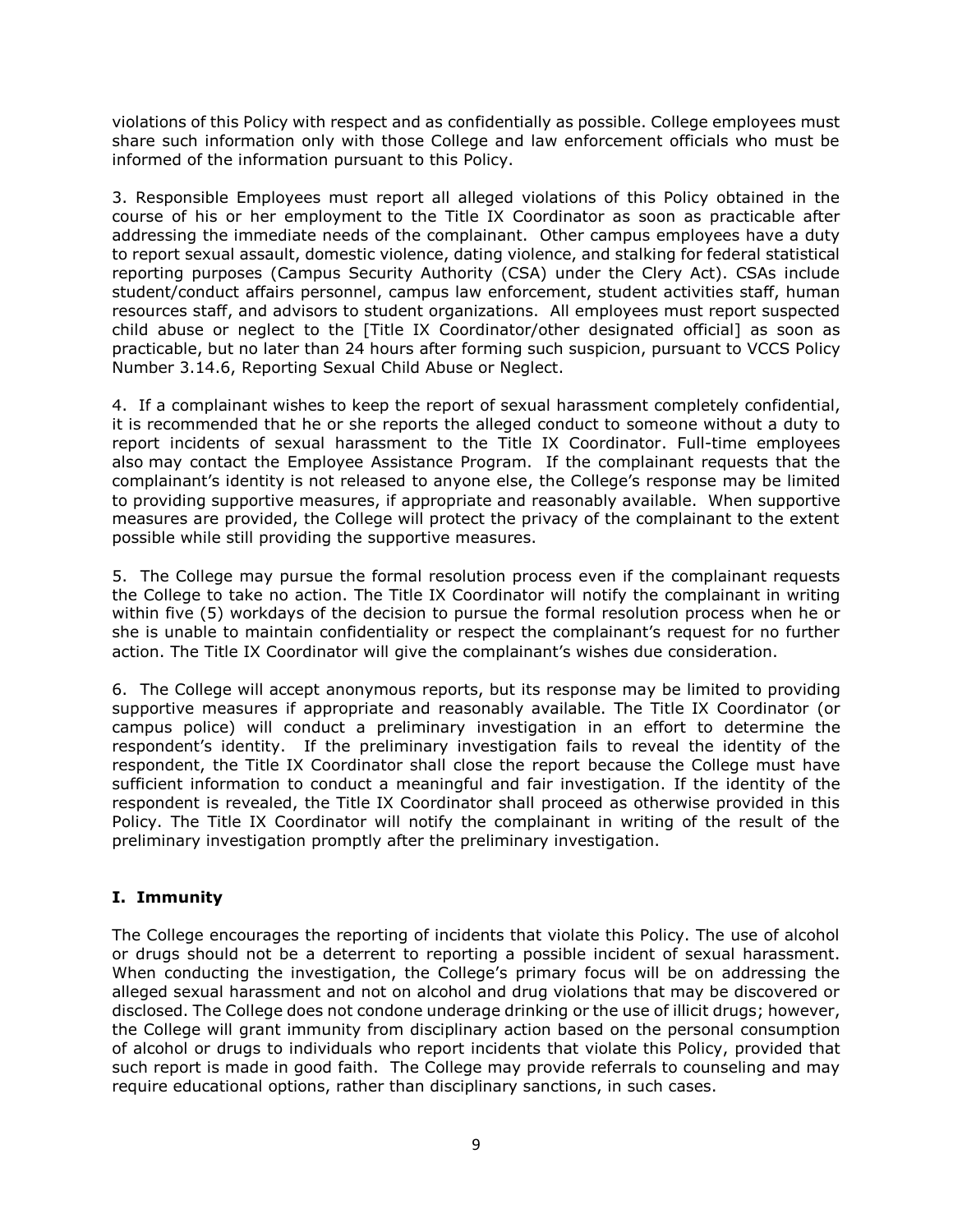# **J. Timely Warnings**

The College is required by federal law to issue timely warnings for reported incidents that pose a substantial threat of bodily harm or danger to members of the campus community. The College will ensure, to the extent possible, that an alleged victim's name and other identifying information is not disclosed, while still providing enough information for members of the campus community to make decisions to address their own safely in light of the potential danger.

### **K. Interim Measures**

1. Immediate Suspension. Prior to the resolution of a formal complaint, the College may immediately suspend the respondent from an education program or activity when it determines that the respondent's continued presence poses an immediate threat to the physical health or safety of any person arising from the allegations of sexual harassment. Prior to such suspension, the College will conduct an individualized safety and risk analysis, focusing on the particular respondent and the specific facts and circumstances arising from the allegations of sexual harassment that justify the suspension. The College shall notify the respondent in writing of the specific facts and circumstances that make the immediate suspension necessary and reasonable and shall give the respondent the opportunity to challenge the decision immediately following the suspension.

2. Administrative Leave. The College may place a respondent employee on administrative leave prior to the resolution of a formal complaint. Reasons to place an employee on administrative leave include but are not limited to, the continued presence of the employee may be harmful to the employee or other employees; may hamper an investigation into the employee's alleged conduct; or may disrupt the work environment.

3. Mutual No Contact Order. The College may impose a "no contact" order on each party, requiring the parties to refrain from having contact with one another, directly or through proxies, whether in person or by electronic means. The College also will enforce orders of protection issued by courts on all College property to the extent possible.

#### **L. Supportive Measures**

1. The College will offer supportive measures to individuals whether or not a formal complaint has been filed, or whether the alleged incident is under investigation by a law enforcement agency. All requests for supportive measures will be provided if appropriate and reasonably available.

2. Supportive measures may include, but are not limited to, course schedule adjustments, reassignment of duty, leaves of absence, alternative parking arrangements, rescheduling class work, assignments, and examinations; allowing alternative class or work arrangements, such as independent study or teleworking; escort services, increased security and monitoring of certain areas of the campus, and other similar measures. Provisions of supportive measures to either party will be kept confidential to the extent possible.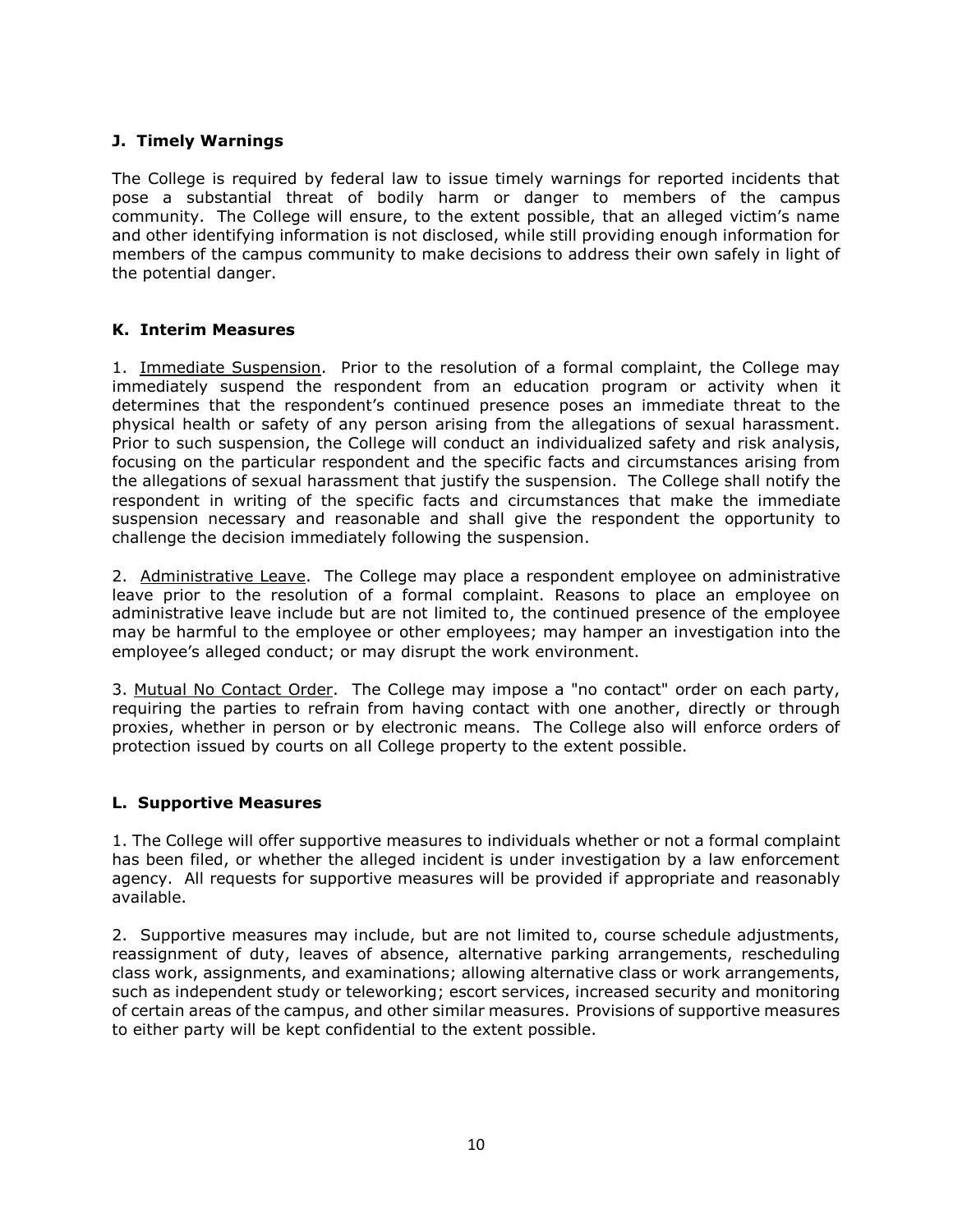#### **M. Procedures to Follow after an Incident**

Anyone who has experienced an incident of sexual harassment as defined by this Policy should take the following action:

- 1. Find a safe place away from harm.
- 2. Call 911 or if on campus, contact campus police/security.

3. Call a friend, a campus advocate, a family member, or someone else you trust and ask her or him to stay with you.

4. Go to the nearest medical facility/emergency room. It is important to seek appropriate medical attention to ensure your health and well-being, as well as to preserve any physical evidence.

5. If you suspect that you may have been given a drug, ask the hospital or clinic where you receive medical care to take a urine sample. The urine sample should be preserved as evidence. "Rape drugs," such as Rohypnol and GHB, are more likely to be detected in urine than in blood.

6. For professional and confidential counseling support, call the Virginia Family Violence & Sexual Assault Hotline at 1-800-838-8238. Help is available 24 hours a day. [Colleges may use the local hotline.]

7. You should take the following steps to preserve any physical evidence because it will be necessary to prove criminal domestic violence, dating violence, sexual assault, or stalking, or to obtain a protective order:

- a) Do not wash your hands, bathe, or douche. Do not urinate, if possible.
- b) Do not eat, blow your nose, drink liquids, smoke, or brush your teeth if the incident involved oral contact.
- c) Keep the clothing worn when the incident occurred. If you change clothing, place the worn clothing in a paper bag.
- d) Do not destroy any physical evidence that may be found in the vicinity of the incident by cleaning or straightening the location of the crime. Do not clean or straighten the location of the crime until law enforcement officials have had an opportunity to collect evidence.
- e) Tell someone all the details you remember or write them down as soon as possible.
- f) Maintain text messages, pictures, online postings, video, and other documentary or electronic evidence that may corroborate a formal complaint.

#### **N. Support Services**

1. All students and employees will receive information in writing of available counseling, health, mental health, victim advocacy, legal assistance, and other services available in the community and on campus.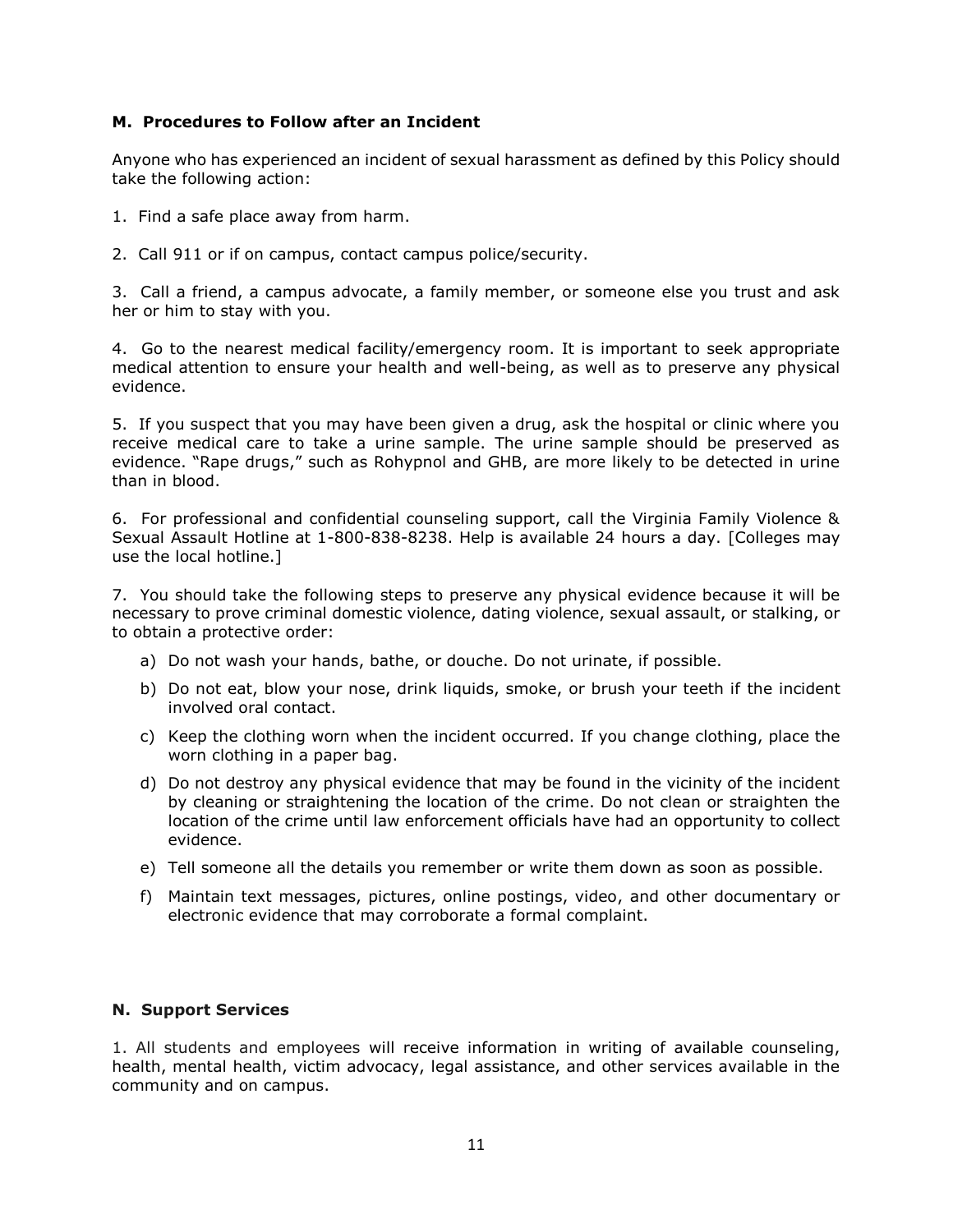2. For information about available resources, go to:

[https://www.rappahannock.edu/wp-content/uploads/2020/08/Final-Community-Resources-](https://www.rappahannock.edu/wp-content/uploads/2020/08/Final-Community-Resources-Aug-2020.pdf)[Aug-2020.pdf](https://www.rappahannock.edu/wp-content/uploads/2020/08/Final-Community-Resources-Aug-2020.pdf)

### **O. Education and Awareness Program**

1. The College conducts a program to educate students and employees about this Policy and its procedures. The education and awareness program is designed to promote awareness of sexual assault, domestic violence, dating violence, and stalking.

- 2. The program, at a minimum, shall include:
	- a) A statement that the College prohibits sexual harassment, including sexual assault, domestic violence, dating violence, and stalking;
	- b) The definition of sexual harassment, including sexual assault, domestic violence, dating violence, and stalking;
	- c) The definition of consent;
	- d) Safe and positive options for bystander intervention that may be carried out by an individual to prevent harm or intervene when there is a risk of sexual assault, domestic violence, dating violence, or stalking against a person other than such individual;
	- e) Information on risk reduction to recognize warning signs of abusive behavior and how to avoid potential attacks;
	- f) Information on possible sanctions, procedures to follow after an incident of sexual assault, domestic violence, dating violence or stalking, disciplinary procedures, and the protection of confidentiality; and
	- g) Written notification about available resources and services and supportive measures available if appropriate and reasonably available.

3. The College offers the prevention and awareness program to all new and existing students and employees.

#### **P. Academic Freedom and Freedom of Speech**

1. This Policy does not allow censorship of constitutionally protected expression. As a "marketplace of ideas," the College encourages intellectual inquiry and recognizes that such inquiry may result in intellectual disagreements. Verbal or written communications constitute sexual harassment only when such communications are sufficiently severe, pervasive, and objectively offensive that they undermine and detract from a student's educational experience or an employee's work performance. Verbal or written communications, without accompanying unwanted sexual physical contact, does not constitute sexual assault.

2. In addressing all complaints and reports of alleged violations of this Policy, the College will take actions to comply with this Policy that recognize and ensure the free speech rights of students and employees. This Policy does not apply to curricula, curricular materials, or abridge the use of any textbooks.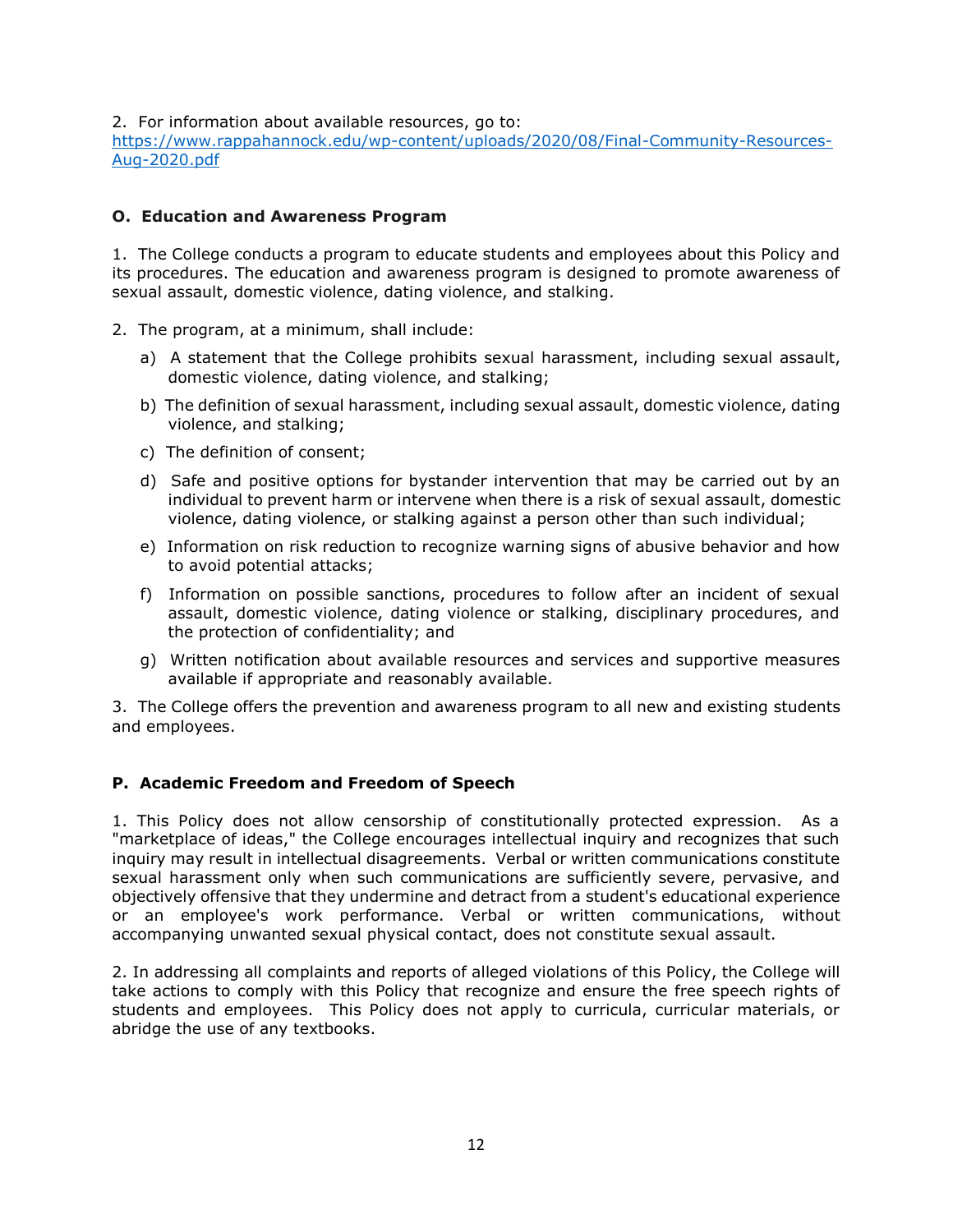## **Q. False Statements**

The College prohibits knowingly making false statements or knowingly submitting false information. Any individual who knowingly files a false report or formal complaint, who knowingly provides false information to College officials, or who intentionally misleads College officials who are involved in the investigation or resolution of a report or formal complaint may be subject to disciplinary action, up to and including dismissal for students and termination of employment for faculty and staff. An allegation that cannot be proven by a preponderance of the evidence is insufficient evidence of a knowing false statement.

### **R. Consensual Relationships**

Pursuant to VCCS Policy 3.14.2, consenting romantic or sexual relationships between employees and students for whom the employee has a direct professional responsibility are prohibited. Consenting romantic or sexual relationships between employees where one employee has a direct professional responsibility to the other also are prohibited. Consenting romantic or sexual relationships between other employees (not in a supervisory position), or with students for whom the employee does not have a direct professional responsibility, although not expressly prohibited, are unwise and strongly discouraged. The relationship may be viewed in different ways by each of the parties, in retrospect. Additionally, circumstances may change and conduct that was previously welcome may become unwelcome.

# **S. Handling Reports of Sexual Violence**

1. The Title IX Coordinator will assist members of the campus community in reporting incidents of sexual violence to law enforcement authorities upon request. When allowable under Virginia law, the Title IX Coordinator will request the consent of the complainant (or alleged victim if different from the complainant) to report incidents of alleged sexual violence that occur on campus property to law enforcement.

2. Under Virginia law, the College may determine that the disclosure of information to local law enforcement regarding the alleged incident of sexual violence, including personally identifiable information, is necessary to protect the health or safety of the complainant or other individuals. The College also is required to notify the local Commonwealth's Attorney (or other prosecutor responsible for prosecuting the alleged act of sexual violence) when the alleged incident of sexual violence constitutes a felony.

3. Upon receiving a report of an alleged act of sexual violence as defined in this Policy against a student or one that allegedly occurred on property owned or controlled by the College or on public property within the campus, or immediately adjacent to and accessible from the campus, the Title IX Coordinator shall convene the College's review committee within 72 hours to review the information reported and any information obtained through law enforcement records, criminal history record information, health records, conduct or personnel records, and any other facts and circumstances, including personally identifiable information, related to the alleged incident known to the review committee. The review committee may try to reach a consensus, but it is the law enforcement representative of the review committee that ultimately determines whether the disclosure of the information, including the personally identifiable information, is necessary to protect the health or safety of the alleged victim or other individuals. The College shall disclose such information to the law enforcement agency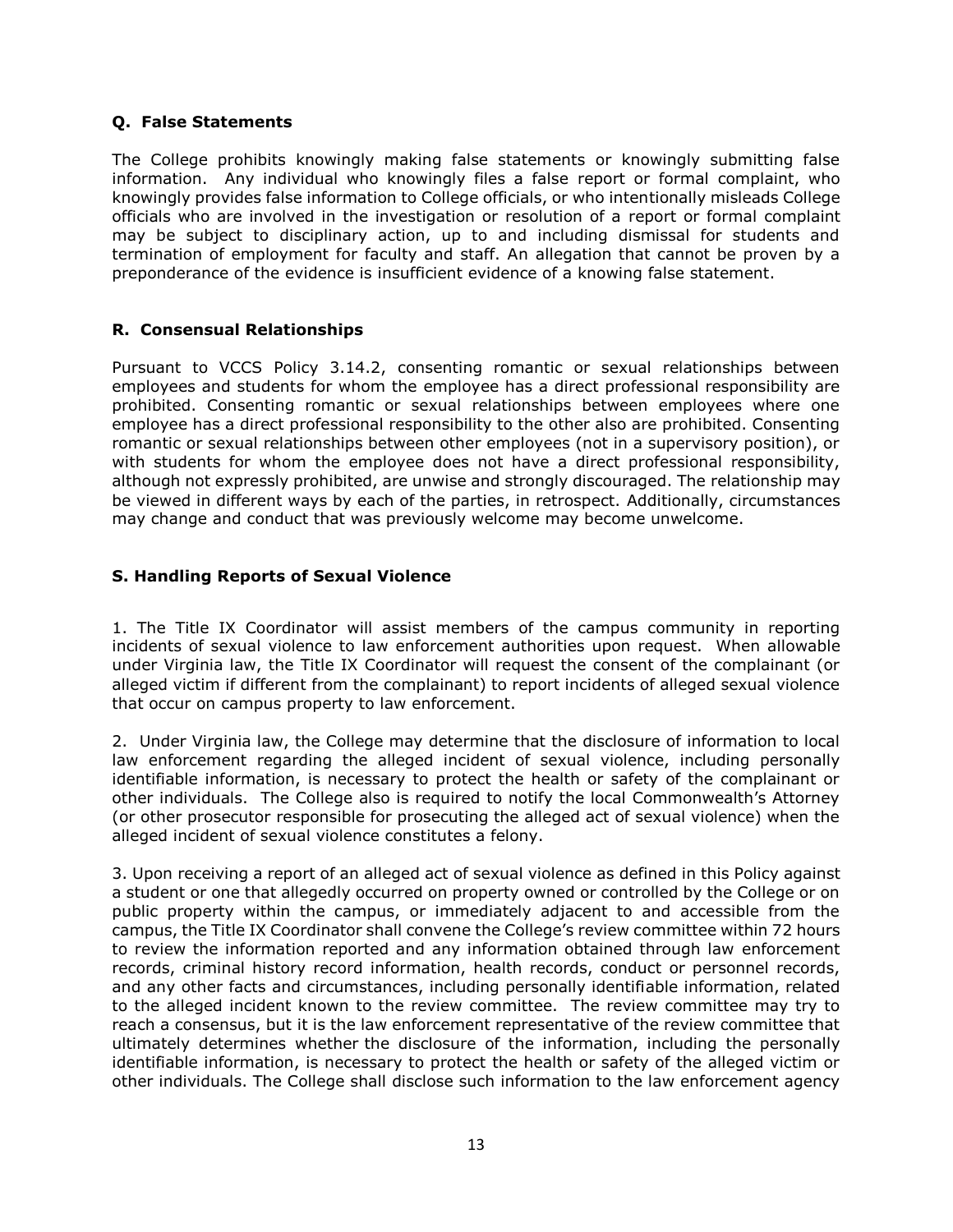that would be responsible for investigating the alleged incident immediately. The Title IX Coordinator will notify the alleged victim in writing that such disclosure is being made.

4. If the report of an alleged act of sexual violence would constitute a felony, within 24 hours of the first review committee meeting, the law enforcement representative of the review committee shall notify the local Commonwealth's Attorney (or other prosecutor responsible for prosecuting the alleged act of sexual violence) and disclose the information received by the review committee, including personally identifiable information, if such information was disclosed pursuant to Section S2. The law enforcement representative usually will make this disclosure; however, any member of the review committee may decide independently that such disclosure is required under state law and within 24 hours of the first review team meeting shall disclose the information to the local Commonwealth's Attorney (or other prosecutor responsible for prosecuting the alleged act of sexual violence), including personally identifiable information, if such information was disclosed pursuant to Section S2. If the Title IX Coordinator is aware of such disclosure, the Title IX Coordinator will notify the alleged victim in writing that such disclosure is being made.

5. Law enforcement will notify the local Commonwealth's Attorney within 48 hours of beginning an investigation involving a felonious act of sexual violence. Either campus police, the local law enforcement agency, or the State Police will notify the Commonwealth's Attorney pursuant to an MAA/MOU.

6. In addition to the procedures described in this Section, the College must follow the procedures described in Section T following a report of sexual violence.

# **T. Handling Reports of Sexual Harassment**

1. Upon receiving actual knowledge of sexual harassment in an education program or activity of the College against a person in the United States, the College must respond promptly in a manner that is not deliberately indifferent. The College will treat complainants and respondents equitably by offering supportive measures and by completing either a formal or informal resolution process before imposing any disciplinary sanctions or other corrective actions that are not supportive measures against a respondent. The Title IX Coordinator shall promptly provide a written notification of rights and options to complainants and respondents upon receipt of a report of sexual harassment. The written notification must include, where applicable:

- a) The available law enforcement options for investigation and prosecution;
- b) The importance of collection and preservation of evidence;
- c) The available options for a protective order;
- d) The available campus options for investigation and resolution under the College's policies, including the complainant's option to file a formal complaint;
- e) The party's right to participate or decline to participate in any investigation to the extent permitted under state or federal law;
- f) The applicable federal or state confidentiality provisions that govern information provided by a complainant;
- g) Information on contacting available on-campus resources and community resources, including the local sexual assault crisis centers, domestic violence crisis centers, victim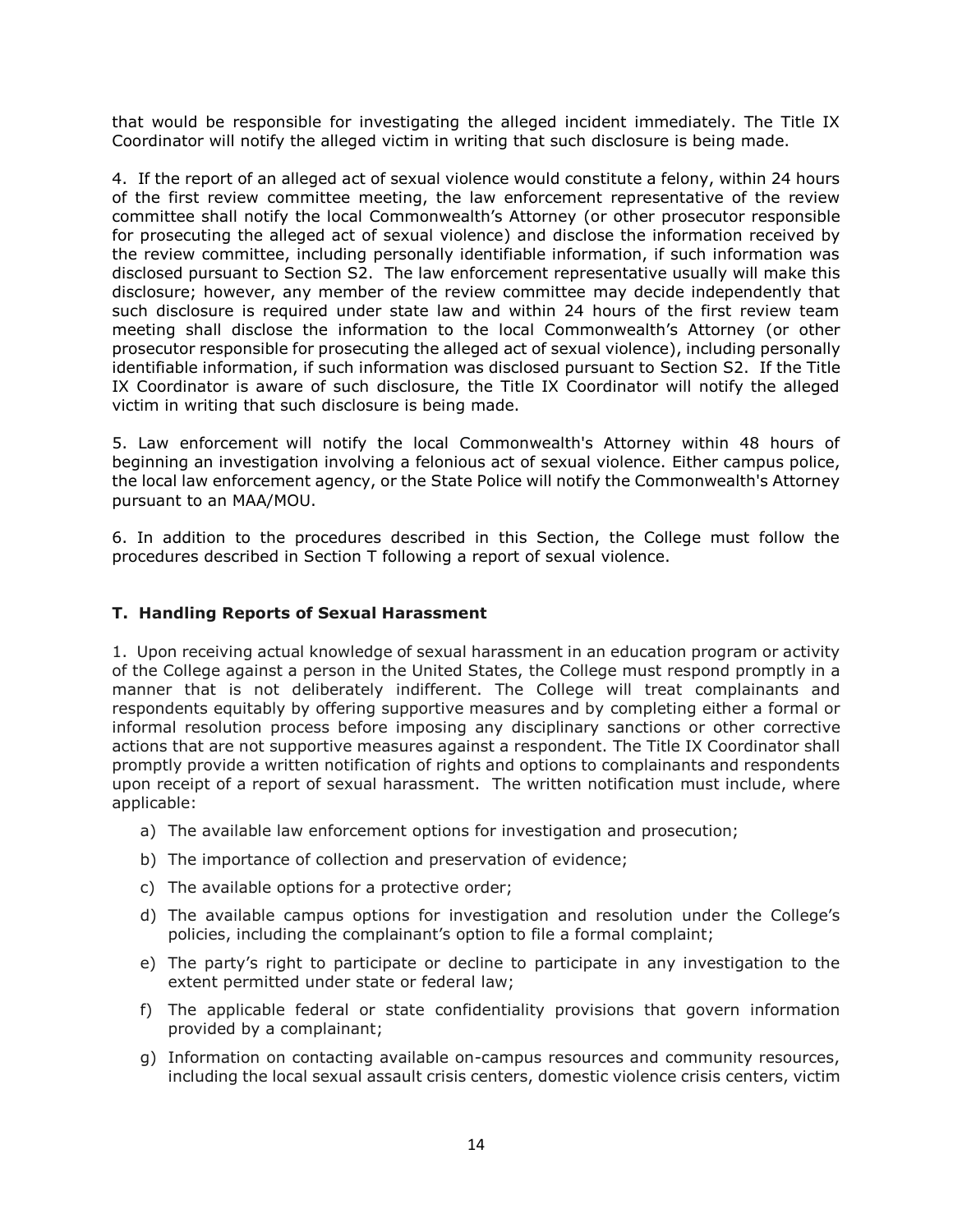support services with which the College has entered into a memorandum of understanding, or other support services;

- h) The importance of seeking appropriate medical attention;
- i) Discuss the College's obligation to disclose information about the report, including personally identifiable information, to campus/local law enforcement or to the local Commonwealth's Attorney, or both, if the review team determines that such disclosure is necessary to protect the health or safety of the complainant or others;
- j) The possible interim measures that may be imposed when necessary during the pendency of the investigative or resolution process;
- k) The supportive measures available with or without filing a formal complaint when appropriate and reasonably available; and
- l) An explanation to the complainant of the process for filing a formal complaint, including providing the complainant with a Formal Complaint Form, when applicable.

2. The Title IX Coordinator must consider the complainant's wishes with respect to supportive measures.

3. After providing the information described in Section T1, the Title IX Coordinator must close the report under this Policy if the conduct alleged in the report would not constitute sexual harassment as defined by this Policy, even if proved, or is outside the jurisdiction of the College, i.e., the conduct did not occur on campus or involve an education program or activity of the College, or the complainant decides against filing a formal complaint and the College honors the request. The Title IX Coordinator will notify the parties simultaneously in writing with the rationale for the decision to close the report.

4. The Title IX Coordinator shall forward the report to the appropriate College official that will determine whether the conduct alleged in the report violates a separate policy or code of conduct.

5. The Title IX Coordinator will document the action(s) taken and the rationale for such action(s).

# **U. Resolution of Formal Complaints**

1. The College's Responsibility. The College must provide a prompt, fair, and impartial investigation, and resolution of alleged violations of this Policy. When resolving a formal complaint, the College will evaluate all relevant evidence objectively, including both inculpatory and exculpatory evidence, and will make credibility determinations without reference to a person's status as a complainant, respondent, or witness. The College will not require, allow, rely upon, or otherwise use questions or evidence that constitute, or seek disclosure of, information protected under a legally recognized privilege, unless the person holding such privilege has waived the privilege. Finally, at all times prior to a determination of responsibility, the respondent will be presumed not responsible for the alleged conduct, the imposition of interim measures does not constitute a presumption of responsibility.

2. Resolution Process Options. The College may resolve formal complaints either by a formal or informal resolution process.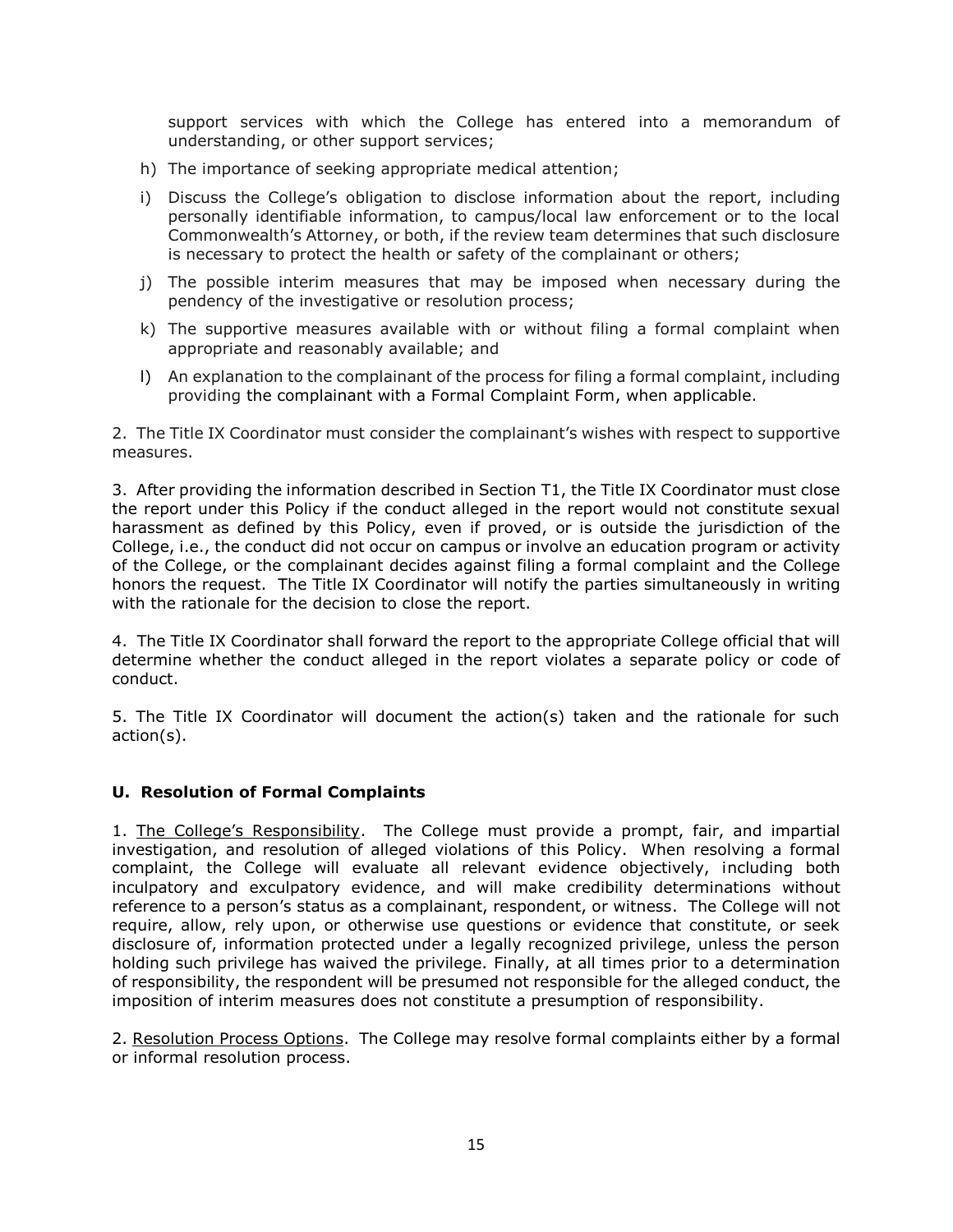3. Suspending an Investigation. The College will comply with all requests for cooperation by the campus police or local law enforcement in investigations. The College may be required to suspend the Title IX investigation while the campus police or the local law enforcement agency gathers evidence. The College will resume its Title IX investigation as soon as the campus police or local law enforcement agency has completed its gathering of evidence. Otherwise, the College's investigation will not be precluded or suspended on the grounds that criminal charges involving the same incident have been filed or that charges have been dismissed or reduced.

4. Time Frame for Resolution of Formal Complaint. The resolution of any alleged violation of this Policy should be completed normally within seventy-five (75) workdays of the filing of the formal complaint, unless good cause exists to extend the timeframe. For resolving formal complaints, good cause includes but is not limited to the absence of a party, a party's advisor, or a witness; concurrent law enforcement activity; the need for language assistance or accommodation of disabilities; or unavoidable scheduling conflicts. The 75-workday timeframe refers to the entire formal resolution process, which includes the initial determination, investigation, live hearing, determination of responsibility, and the imposition of sanctions and provision of remedies, if any. The 75-workday timeframe does not include appeals. If any step of the process must be suspended or delayed for any reason and more time is necessary, the Title IX Coordinator will notify the parties in writing and give the reason for the delay and an estimated length of the delay.

# **V. Formal Resolution Process**

1. Formal Complaint Form. To initiate the formal resolution process, complainants must complete the Formal Complaint Form or other written and signed document that requests an investigation, [found in Appendix A or other location], and submit it to the Title IX Coordinator. The Title IX Coordinator may sign a formal complaint after due consideration of the complainant's wishes. In determining whether to sign a formal complaint, the Title IX Coordinator will consider the following factors:

- a) The seriousness of the allegation(s), including whether the allegation(s) include bodily injury, threats, or the use of weapons;
- b) The complainant's or alleged victim's age;
- c) Whether there have been other similar complaints of against the same respondent; and,
- d) The applicability of any laws mandating disclosure.

2. Notice of Allegations to the Parties.After receiving a formal complaint and as soon as practicable, the Title IX Coordinator will contact the parties to schedule an initial meeting. The correspondence must include the following information:

- a) A copy of the College's Title IX Policy against sexual harassment, including the process by which the College resolves allegations of sexual harassment;
- b) Notice of the allegation(s), including sufficient details known at the time and with sufficient time to prepare a response before the initial meeting. Sufficient details include the identities of the parties involved in the incident, if known, the conduct allegedly constituting sexual harassment, and the date and location of the alleged incident, if known;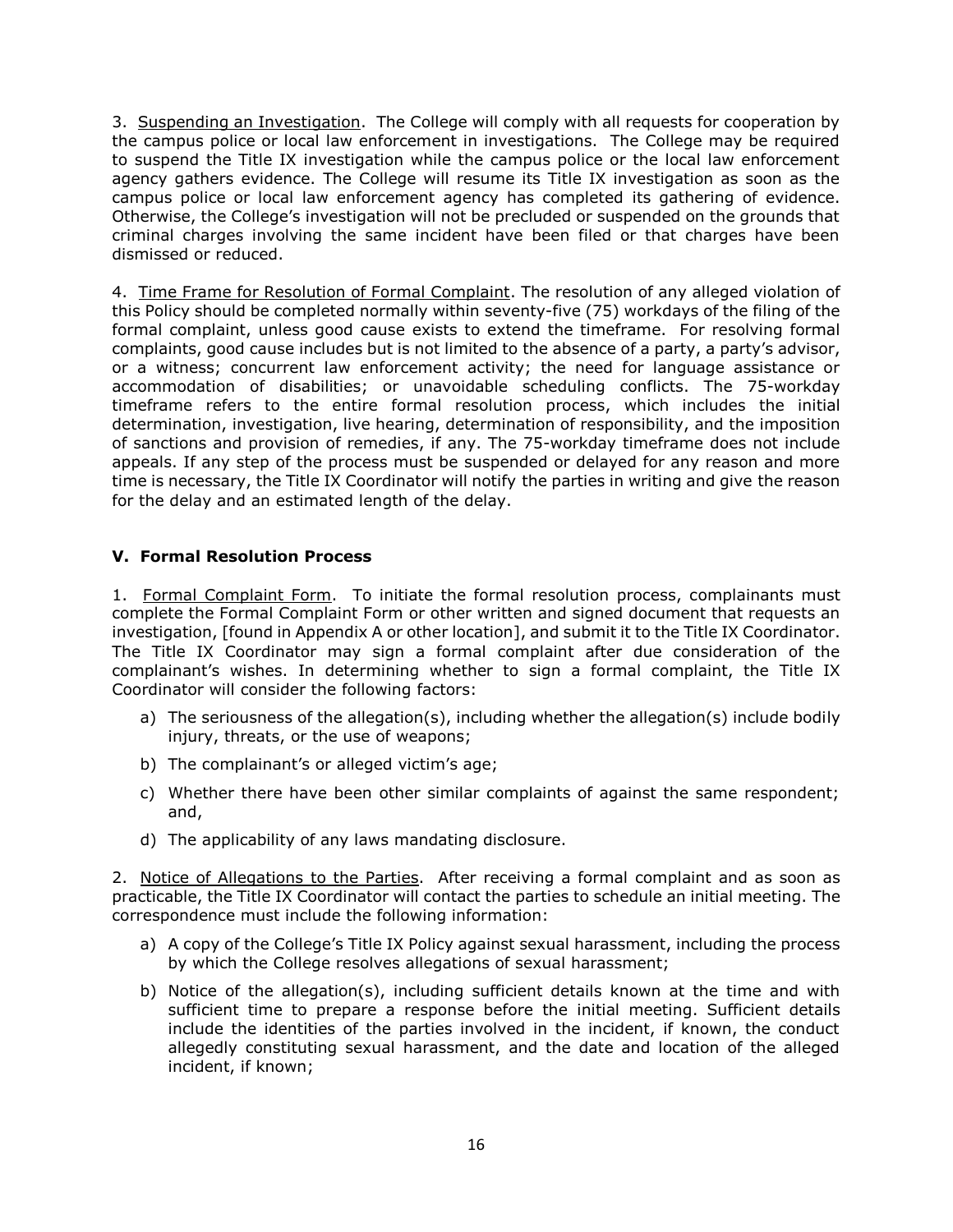- c) Notice that each party may be accompanied by an advisor of his or her choice at all meetings and the live hearing who may be, but is not required to be, an attorney, and that each party and advisor will have the opportunity to inspect and review evidence;
- d) A statement that the respondent is presumed not responsible for the alleged conduct and that a determination regarding responsibility will be made at the conclusion of the formal or informal resolution process;
- e) A statement that each party must notify the Title IX Coordinator in writing within five (5) workdays if he or she believes that the Title IX Coordinator has a conflict of interest or bias against the party; and
- f) A statement that the College prohibits knowingly making false statements or knowingly submitting false information during the resolution of a formal complaint, in accordance with Section Q of this Policy.

3. Complainant's Initial Meeting with the Title IX Coordinator. At this meeting, the Title IX Coordinator will:

- a) Determine whether an informal resolution is permissible, and whether the complainant wishes to pursue a resolution (formal or informal) through the College or no resolution of any kind;
- b) Explain avenues for formal resolution and informal resolution of the formal complaint;
- c) Explain that if the complainant chooses an informal resolution, that the complainant may withdraw from the informal resolution process at any time prior to the conclusion of the informal resolution process and pursue a formal resolution process, but may not do so after the conclusion of the informal resolution process;
- d) Explain that records related to the informal resolution process will be maintained for a period of seven years and be made part of the record if a formal resolution process is pursued;
- e) Explain the investigative process, including the right to discuss the allegations under investigation or to gather and present relevant evidence;
- f) Discuss confidentiality standards and concerns with the complainant;
- g) Discuss non-retaliation requirements;
- h) Refer the complainant to campus and community resources, including the local sexual assault crisis center, domestic violence crisis center, victim support service with which the College has entered into a memorandum of understanding, or other appropriate support services;
- i) Inform the complainant of any interim measures that will be imposed and any supportive measures that will be provided to the complainant during the pendency of the investigative and resolution processes;
- j) Discuss the right to a prompt, fair, and impartial resolution of the formal complaint; and,
- k) Answer questions about the Policy and procedures.

4. Respondent's Initial Meeting with the Title IX Coordinator. During this meeting with the respondent, the Title IX Coordinator will:

a) Determine whether an informal resolution is permissible, and whether the respondent wishes to pursue an informal resolution;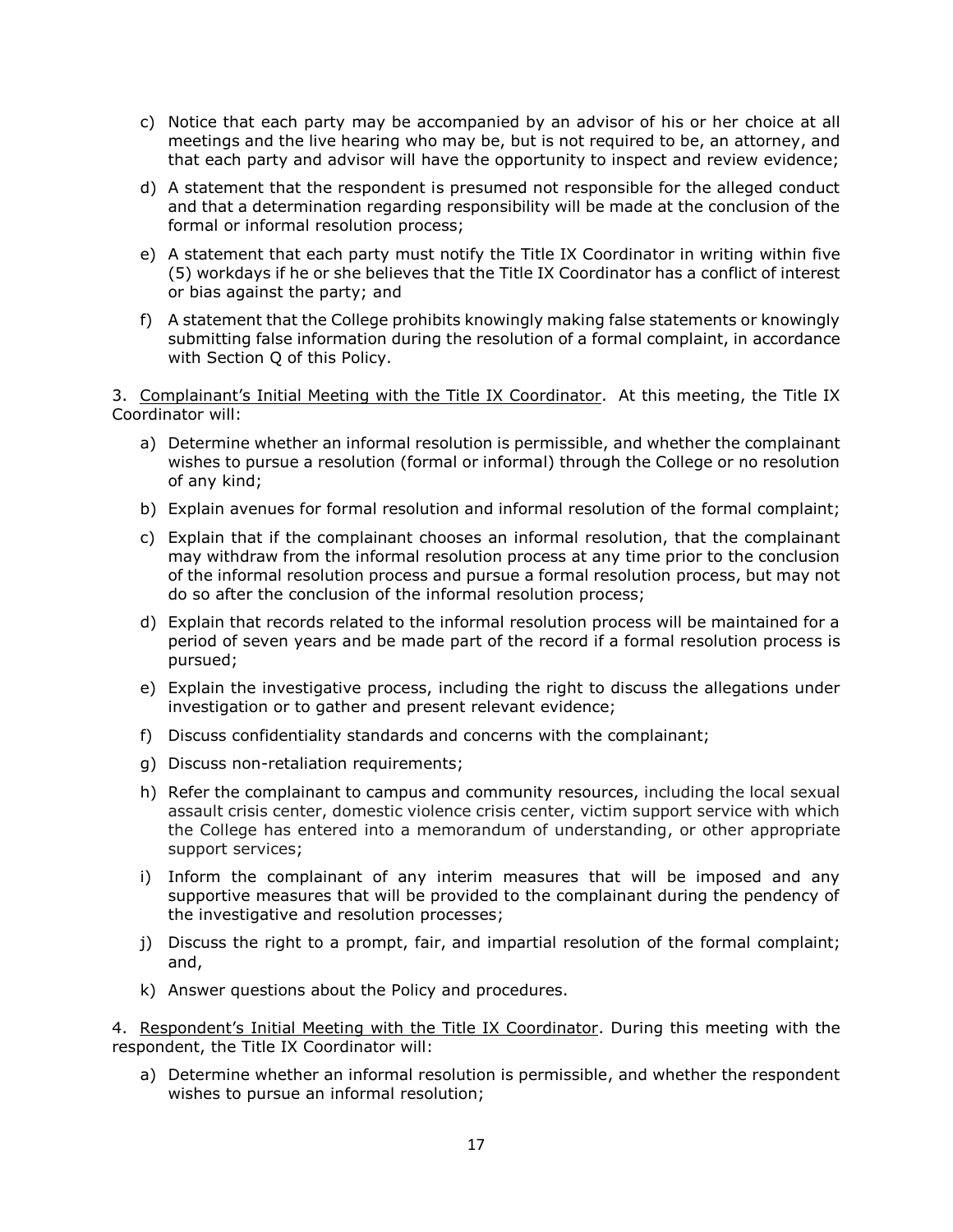- b) Explain avenues for formal resolution and informal resolution of the formal complaint;
- c) Explain that if the respondent chooses an informal resolution, that the respondent may withdraw from the informal resolution process at any time prior to the conclusion of the informal resolution process and pursue a formal resolution process, but may not do so after the conclusion of the informal resolution process;
- d) Explain that records related to the informal resolution process will be maintained for a period of seven years and be made part of the record if a formal resolution process is pursued;
- e) Explain the investigative process, including the right to discuss the allegations under investigation or to gather and present relevant evidence;
- f) Discuss confidentiality standards and concerns with the respondent;
- g) Discuss non‐retaliation requirements;
- h) Inform the respondent of any interim measures that will be imposed and any supportive measures that will be provided to the respondent during the pendency of the investigative and resolution processes;
- i) Refer the respondent to campus and community resources, as appropriate;
- j) Discuss the respondent's the right to due process and a prompt, fair, and impartial resolution of the formal complaint;
- k) If the respondent is a student and the formal complaint involves an alleged act of sexual violence as defined in this Policy, explain to the respondent that the College will include a notation on the academic transcript if the respondent is suspended or dismissed after being found responsible, or if the respondent withdraws while under investigation, that the investigation may continue in the respondent's absence, if possible, while being afforded notice of all meetings and the live hearing, if applicable, and an opportunity to inspect, review, and respond to all the evidence; and
- l) Answer questions about the Policy and procedures.

#### 5. Title IX Coordinator's Initial Determination.

- a) The Title IX Coordinator shall investigate the allegations in all formal complaints. The Title IX Coordinator must dismiss the formal complaint if the conduct alleged in the formal complaint would not constitute sexual harassment as defined in this Policy even if proved, or is outside the jurisdiction of the College, i.e., the conduct did not involve an education program or activity of the College, or did not occur against a person in the United States. The Title IX Coordinator shall forward the formal complaint to an appropriate College official that will determine whether the conduct alleged in the formal complaint violates a separate policy or code of conduct.
- b) The Title IX Coordinator may dismiss the formal complaint if (i) a complainant notifies the Title IX Coordinator in writing that the complainant would like to withdraw the formal complaint or any of its allegations and the Title IX Coordinator determines that the College will honor the request; (ii) the respondent is no longer enrolled or employed at the College, or cannot be identified; or (iii) specific circumstances prevent the College from gathering sufficient evidence to determine whether the respondent is responsible for the conduct alleged in the formal complaint. If a complainant requests to withdraw a formal complaint, the Title IX Coordinator will consider the factors listed in Section V1.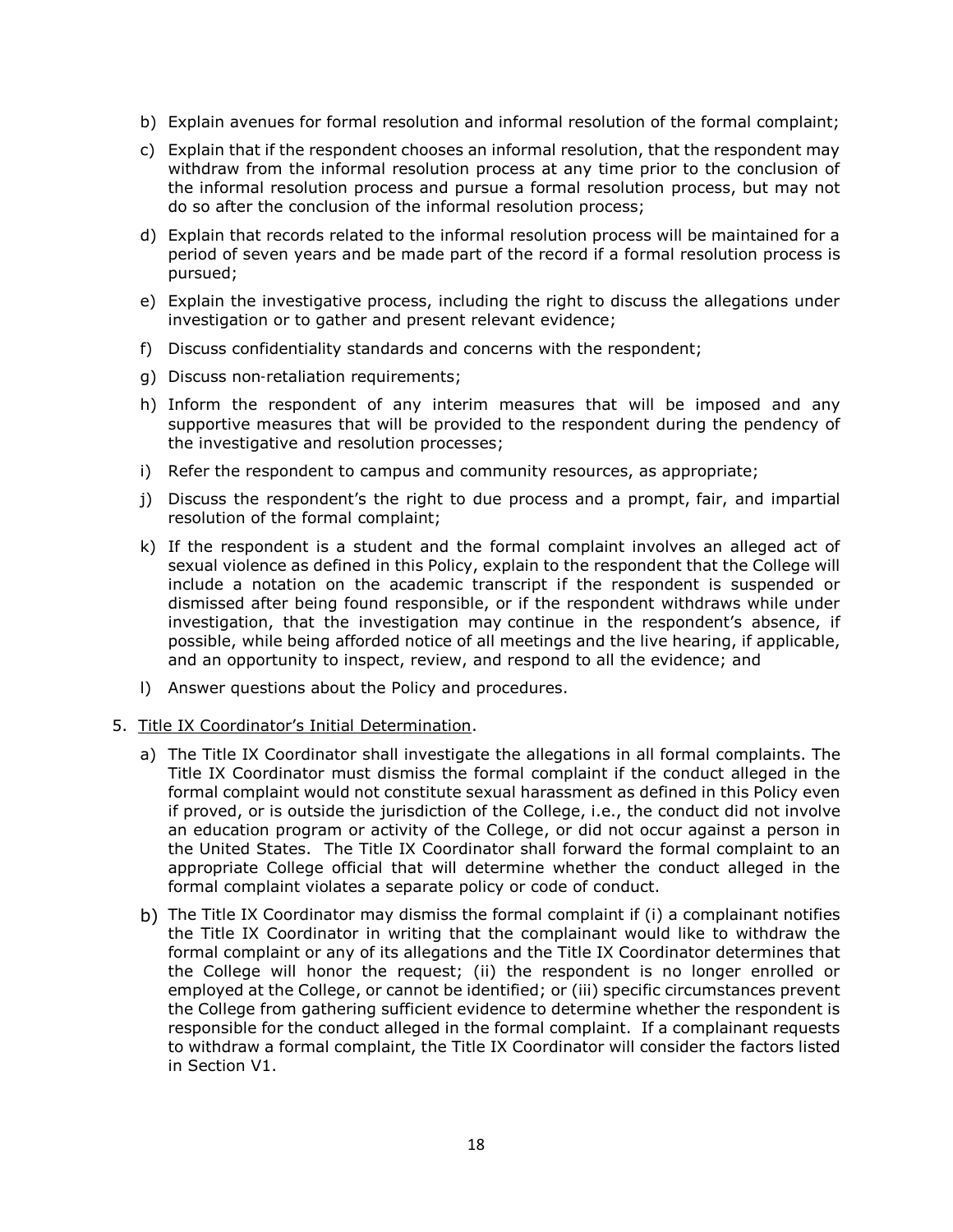- c) If the Title IX Coordinator dismisses the formal complaint, he or she will send written notice of the dismissal with specific reason(s) for the dismissal to the parties, simultaneously, within five (5) workdays of completing the initial meetings. This decision may be appealed.
- 6. Appointment of the Investigator and Conduct of the Investigation.
	- a) Appointment of Investigator. After an initial determination to continue the formal resolution process or after failed informal resolution process, the Title IX Coordinator will appoint an investigator within five (5) workdays of completing the initial meetings. The Title IX Coordinator will provide the investigator's name and contact information to the complainant and respondent and will forward the formal complaint to the investigator. Within five (5) workdays of such appointment, the investigator, the complainant, or the respondent may identify to the Title IX Coordinator in writing any potential conflict of interest or bias of the appointed investigator. The Title IX Coordinator will consider such information and will appoint a different investigator if it is determined that a material conflict of interest or bias exists.
	- b) Contacting the Parties. The investigator will contact the complainant and respondent promptly. In most cases, this should occur within ten (10) workdays from the date of the investigator's appointment. The investigator will schedule meetings with the parties. The parties may provide supporting documents, evidence, and recommendations of witnesses, including character and expert witnesses, to be interviewed for the investigation. Each party may have one advisor present during any meeting with the investigator; however, the advisor may not speak on the party's behalf.
	- c) Weighing of Evidence. As part of the investigation, the investigator must weigh the credibility and demeanor of the complainant, respondent, and witnesses, and ensure that credibility determinations are not based on a person's status as a complainant, respondent, or witness; the logic and consistency of the evidence, motives, and any inculpatory and exculpatory evidence.
	- d) Withdrawal of a Student During an Investigation. The withdrawal of a student from the College while under investigation for an alleged act of sexual violence as defined by this Policy in most cases will not end the College's investigation and resolution of the complaint. The College shall continue the investigation, if possible, as set forth under this Policy. The College shall notify the student in writing of the investigation and afford the student the opportunity to provide evidence, to inspect, review, and respond to all the evidence and the written investigative report prior to making a determination on responsibility.
		- (1) Upon the student's withdrawal, the College shall place a notation on the student's academic transcript that states, "*Withdrew while under investigation for a violation of [name of community college's] Title IX Policy*." After the College has completed its investigation and resolution of the complaint, the College shall either (a) remove the notation if the student is found not responsible or (b) change the notation to reflect either a suspension or dismissal for a violation of the Policy if either was imposed.
		- (2) The College shall end the investigation and resolution of the complaint if the College cannot locate the respondent and provide him or her notice and the opportunity to respond. In such cases, the College shall maintain the withdrawal notation on the student's academic transcript. Upon a final determination, the Title IX Coordinator immediately shall notify the registrar and direct that the appropriate notation is made.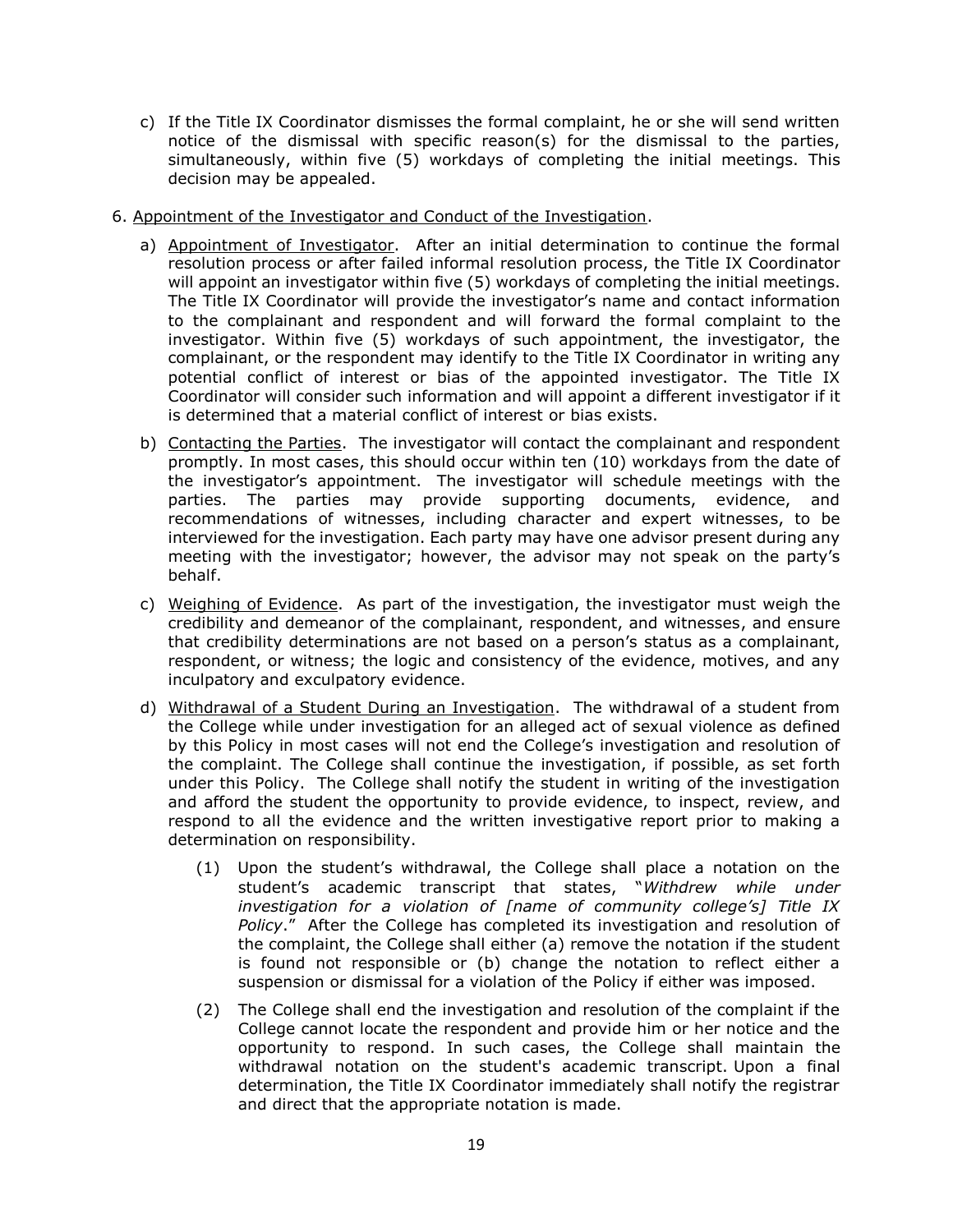- e) Inspection and Review of the Evidence. The parties will have the opportunity to inspect, review, and respond to all the evidence obtained during the investigation that is directly related to the allegations raised in the formal complaint, including the evidence upon which the College does not intend to rely in reaching a determination of responsibility and inculpatory or exculpatory evidence, whether obtained from a party or other source, so that each party can meaningfully respond to the evidence prior to conclusion of the investigation. The investigator will send each party and each party's advisor, if any, a copy of the evidence subject to review. The parties will have ten (10) workdays to submit a written response to the evidence and the option to submit additional evidence, which the investigator will consider prior to the completion of the investigative report. Neither the parties nor their advisors may disseminate any of the evidence subject to inspection and review or use such evidence for any purpose unrelated to the Title IX formal resolution process. Nevertheless, the College will not restrict the ability of either party to discuss the allegations under investigation or to gather and present relevant evidence.
- f) Investigative Report. The investigator will complete an investigative report that fairly summarizes relevant evidence, including but not limited to, all interviews conducted, photographs, descriptions of relevant evidence, the rationale for credibility determinations, summaries of relevant records, and a detailed report of the events in question. The investigative report shall include the following information to the extent possible:
	- (1) The name and gender of the complainant and, if different, the name and gender of the person reporting the allegation;
	- (2) The names and gender of all persons alleged to have committed the alleged violation;
	- (3) A statement of the allegation, a description of the incident(s), and the date(s) and time(s) (if known) of the alleged incident(s);
	- (4) The dates of the report and formal complaint were filed;
	- (5) The dates the parties were interviewed;
	- (6) The names and gender of all known witnesses to the alleged incident(s);
	- (7) The dates that any relevant documentary evidence (including cell phone and other records as appropriate) was obtained;
	- (8) Any written statements of the complainant or the alleged victim if different from the complainant; and
	- (9) The date on which the College deferred its investigation and disciplinary process because the complainant filed a law enforcement complaint and the date on which the College resumed its investigation and disciplinary process, if applicable.
- g) Submission of the Investigative Report. The investigator will submit the investigative report to the Title IX Coordinator, who will send the investigative report to the parties and the parties' advisors, if any, simultaneously for review and written response as soon as possible, but no later than five (5) workdays after receiving the investigative report from the investigator. The parties will have ten (10) workdays to submit a written response to the investigative report to the Title IX Coordinator. The Title IX Coordinator will not consider the parties' written responses but will ensure that such statements are added to the record. Neither the parties nor their advisors may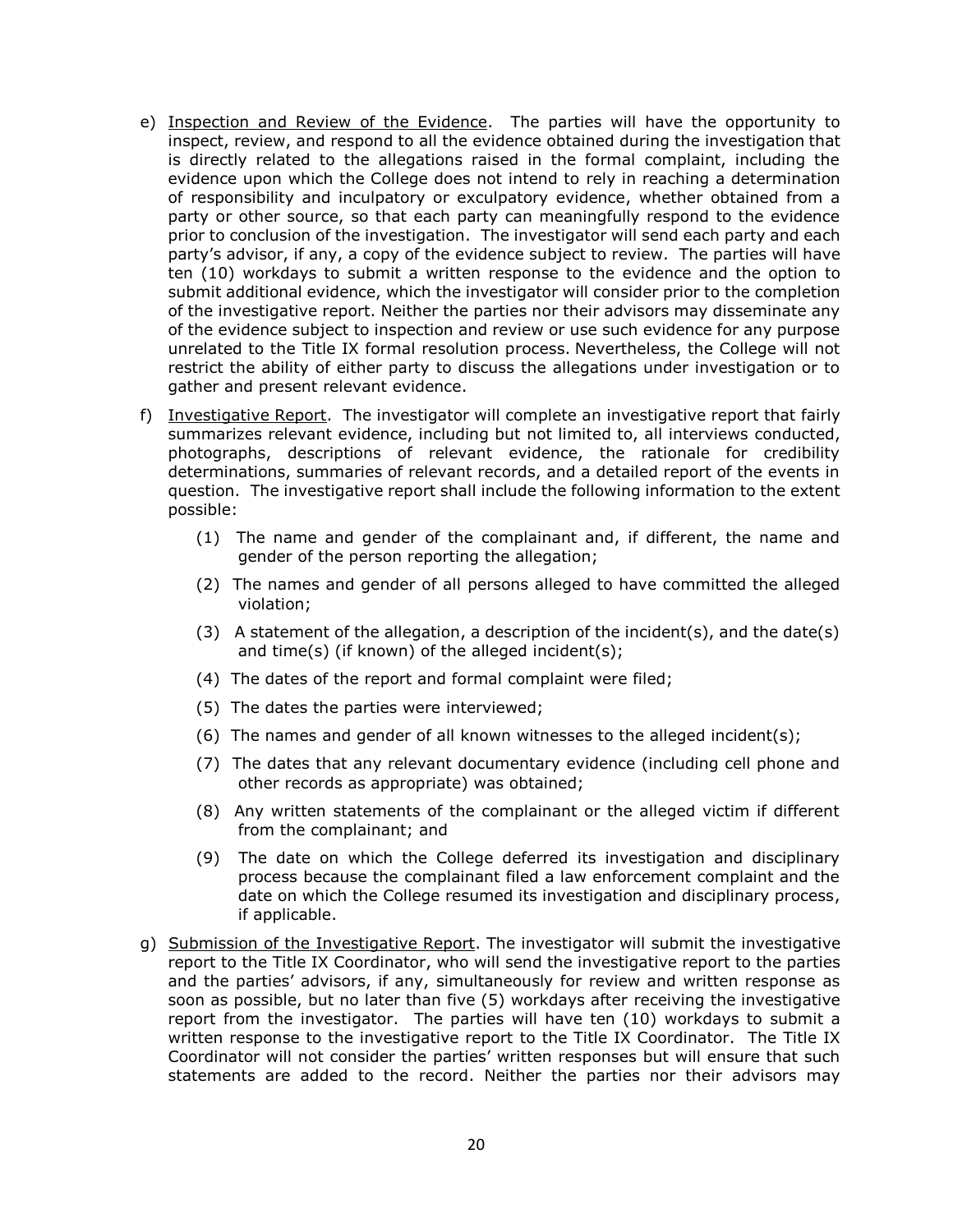disseminate the investigative report or use such report for any purpose unrelated to the Title IX formal or informal resolution process.

# **W. Conduct of Live Hearing**

1. The Title IX Coordinator will appoint a Hearing Officer [and members of the Hearing Committee, if preferred by the College] within ten (10) workdays after sending the investigative report to the parties and their advisors, if any. Within five (5) workdays after the appointment, the Hearing Officer will contact the parties to schedule a live hearing. The parties have five (5) workdays after being contacted by the Hearing Officer to notify the Title IX Coordinator in writing of any potential conflict of interest or bias of the Hearing Officer. The Title IX Coordinator will consider such information and will appoint a different Hearing Officer if the Title IX Coordinator determines that a material conflict of interest or bias exists. When the date, time, and place of the live hearing is confirmed, the Hearing Officer will notify the parties in writing simultaneously of the date, time, and place of the live hearing.

2. No later than fifteen (15) workdays before the live hearing, each party must notify the Hearing Officer and the other party of: a) the name and contact information of the advisor, if new, or notification that a party does not have an advisor available for the hearing, if applicable; b) the names and contact information of witnesses that will be called at the live hearing and the purpose of their testimony at the live hearing; c) whether a party intends to be subjected to cross-examination; d) a description of documents or other evidence and the purpose of such evidence that will be used at the live hearing; e) the specific remedy requested; and, f) whether a party requests that the live hearing occurs with the parties located in separate rooms with technology that enables the Hearing Officer and the parties to see and hear the party or the witness answering questions simultaneously. Only one party is required to make the request for separate rooms.

3. The Hearing Officer will notify the Title IX Coordinator promptly that the College must appoint an advisor for a party when notified of the need for an advisor. The Title IX Coordinator will appoint the advisor promptly, but no later than ten (10) workdays prior to the live hearing. If a party appears at a live hearing without an advisor, the Hearing Officer shall delay the start of the live hearing until an advisor is available.

4. The Hearing Officer shall ensure that at all evidence obtained during the investigation is made available to the parties at the live hearing.

- 5. Rules of the Live Hearing.
	- a) Evidence. The formal rules of evidence will not be applied except to determine whether the evidence or question presented is relevant or cumulative.
		- (1) Either party may call character or expert witnesses.
		- (2) Questions and evidence about a party's sexual predisposition or prior sexual behavior are not relevant, unless:
			- (a) such questions and evidence about the complainant's prior sexual behavior are offered to prove that someone other than the respondent committed the conduct alleged by the complainant, or
			- (b) the questions and evidence concern specific incidents of the complainant's prior sexual behavior with respect to the respondent and are offered to prove consent.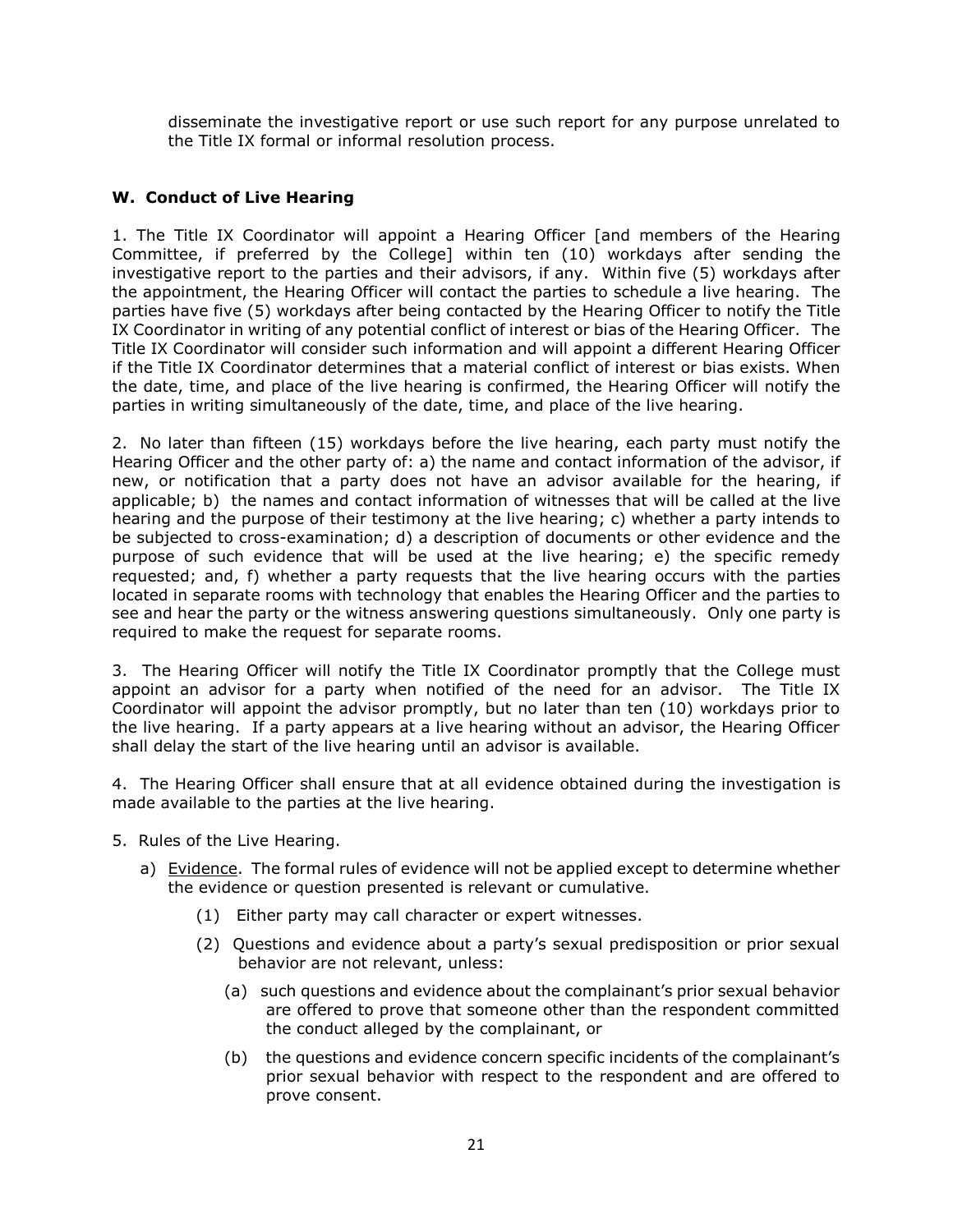- (3) If the evidence or witness testimony is, on its face, not relevant or is cumulative, the Hearing Officer may exclude such evidence or witness statement(s), with the rationale for the decision in the pre-hearing determination. The parties may object in writing to such determination within five (5) workdays of the determination. The Hearing Officer shall rule on the objection within five (5) workdays of receipt of the objection.
- b) Standard of Evidence.The live hearing will determine responsibility using the preponderance of the evidence standard.
- c) Participation of Parties and Witnesses. Neither party may choose to waive the right to a live hearing, but parties and witnesses may choose whether to participate in the live hearing or submit to cross-examination.
- d) Recording or Transcript. The Hearing Officer will arrange for the live hearing to be recorded. Each party will receive a copy of the recorded live hearing upon request. Parties may prepare a transcript of the recording at their own expense. Neither the parties nor their advisors may disseminate the record or transcript or use such record or transcript for any purpose unrelated to the Title IX formal resolution process or related civil proceeding.
- e) Opening Statements and Closing Arguments. At the sole discretion of the Hearing Officer, the parties may make opening and/or closing statements at the live hearing. The Hearing Officer will determine the time that is allotted for each.
- f) Pre-Hearing Determinations. No later than ten (10) workdays prior to the live hearing, the Hearing Officer shall decide (1) whether to exclude any of the proposed evidence or witnesses, and the basis upon which such evidence or witness is excluded; and (2) whether to allow opening statements and closing arguments and the time allotted for both.
- g) Rules of Conduct During the Live Hearing. All live hearings will be closed to the public and witnesses will be present only during their testimony. For live hearings that use technology, the Hearing Officer shall ensure that appropriate protections are in place to maintain confidentiality.
	- (1) The College will require all parties, advisors, and witnesses to maintain appropriate decorum throughout the live hearing. Participants at the live hearing are expected to abide by the Hearing Officer's directions and determinations, maintain civility, and avoid emotional outbursts and raised voices.
	- (2) Repeated violations of appropriate decorum will result in a break in the live hearing, the length of which shall be determined by the Hearing Officer. The Hearing Officer reserves the right in his or her sole discretion to appoint a different advisor to conduct cross-examination on behalf of a party after repeated violations of appropriate decorum or other rules related to the conduct of the live hearing.
- 6. Role of the Advisor.
	- a) The role of the advisor at the live hearing is to conduct cross-examination on behalf of a party. The advisor is not to "represent" a party, but only to relay the party's crossexamination questions that the party wishes to have asked of the other party and witnesses so that parties never personally question or confront each other during a live hearing. A party shall not conduct cross-examination on his or her behalf.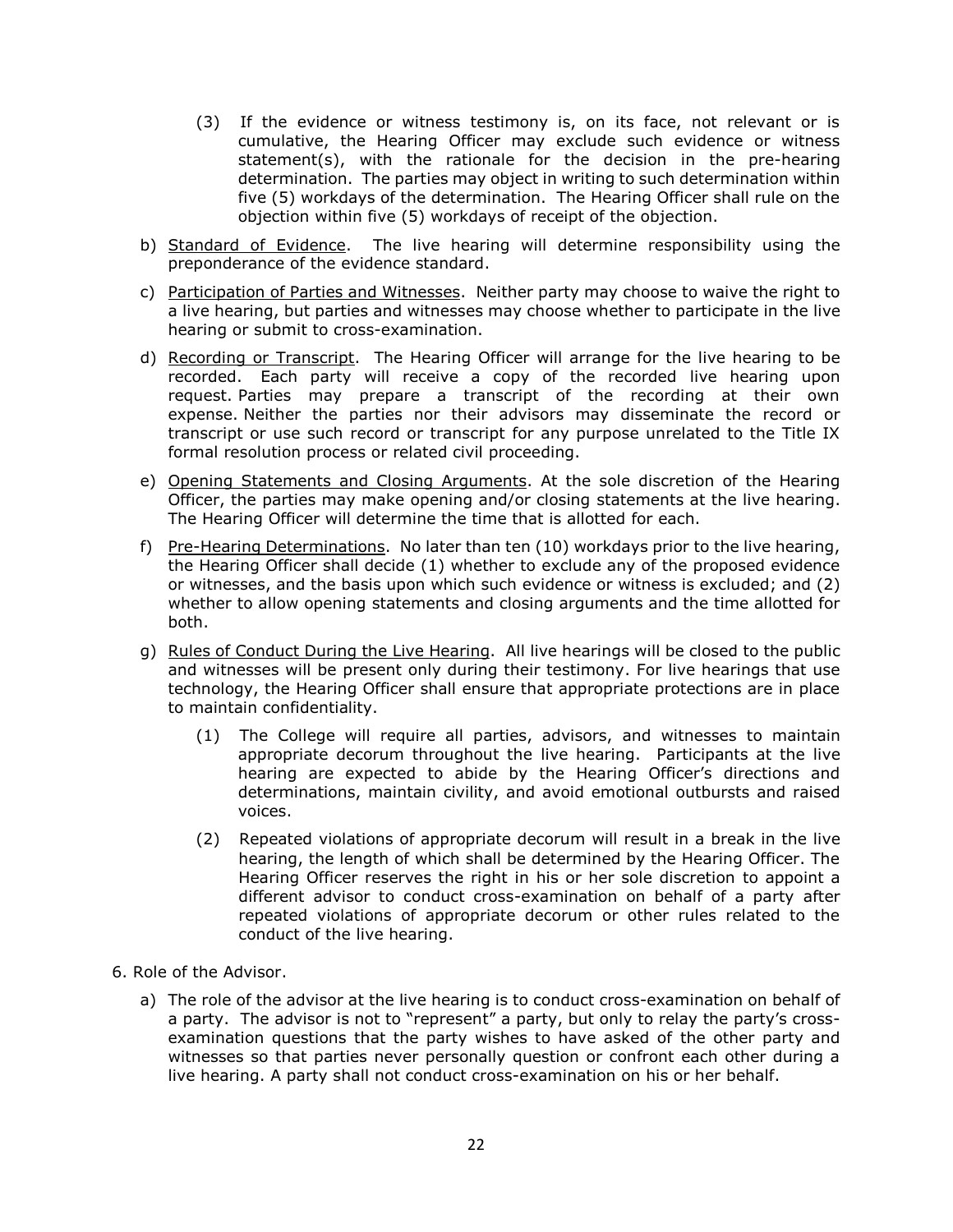- b) Each party may retain an attorney at his or her expense or designate a non-attorney advisor to accompany him or her at the live hearing. The advisor may provide advice and consultation to the parties or the parties' witnesses outside of the conduct of the live hearing to assist parties in handling the formal resolution process.
- c) A party's advisor must conduct cross-examination at the live hearing directly, orally, and in real time. Only relevant cross-examination questions and follow-up questions, including those that challenge credibility, may be asked. Advisors may not raise objections or make statements or arguments during the live hearing.
- d) The College shall appoint an advisor for the live hearing at no cost to a party when the party does not have an advisor. The appointed advisor may be but is not required to be a licensed attorney or anyone with formal legal training. Advisors may be faculty, staff, students, or volunteers from the local community.
- 7. Role of the Hearing Officer.
	- a) The role of the Hearing Officer is to preside over the live hearing in a fair and impartial manner. After the live hearing, the Hearing Officer must issue a written determination regarding responsibility using the preponderance of the evidence standard of evidence. The Hearing Officer will be the final decision-maker on all matters of procedure during the live hearing.
	- b) Before a complainant, respondent, or witness answers a cross-examination or other question, the Hearing Officer first must determine whether the question is relevant or cumulative and explain any decision to exclude a question that is not relevant or is cumulative.
	- c) The Hearing Officer may question the parties and witnesses, but they may refuse to respond.
	- d) The Hearing Officer may consider any relevant and reliable evidence, including statements of a party or witness, even if such party or witness does not submit to cross-examination at the live hearing. The Hearing Officer must first consider the reliability of any the statement. Factors to consider include, but are not limited to, whether a party or witness commented on or challenged the statement prior to the live hearing, whether the statement is a rumor or something of which the party or witness does not have first-hand knowledge, and whether the person who made the statement has a motive or a conflict of interest that can be demonstrated through other evidence. The level of reliability will determine the amount of weight the Hearing Officer will give to the statement when reaching a determination regarding responsibility. Additionally, the Hearing Officer must not draw an inference about the determination regarding responsibility based solely on a party's or witness's absence from the live hearing or refusal to answer cross-examination or other questions.
	- e) Within ten (10) workdays after the live hearing, or with good cause shown as soon as possible, the Hearing Officer will submit a written determination to the Title IX Coordinator. The Hearing Officer must make a finding of responsibility or nonresponsibility for each allegation and describe the rationale for the finding based on an objective evaluation of the evidence presented at the live hearing. The written determination shall include the following:
		- (1) Identification of the allegations potentially constituting sexual harassment defined under this Policy;
		- (2) A description of the procedural steps taken from the receipt of the formal complaint through the determination, including any notifications to the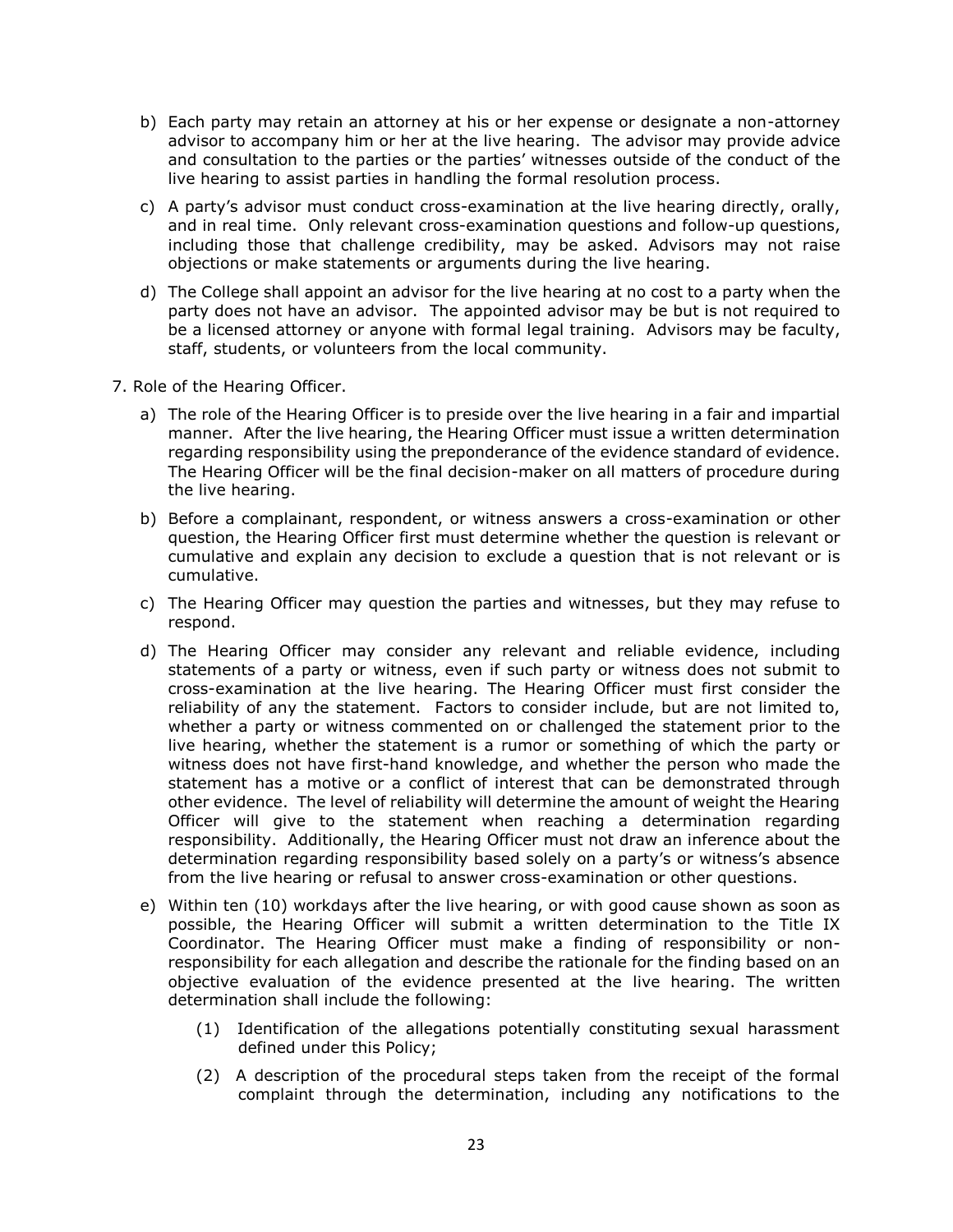parties, interviews with parties and witnesses, site visits, methods used to gather other evidence, and live hearings held. The description of the procedural steps also should include who performed the investigation and the process taken to inspect and review the evidence and disseminate the investigative report, including the adherence to mandated procedural timelines;

- (3) Findings of fact supporting the determination;
- (4) Conclusions regarding the application of this Policy to the facts;
- (5) A statement of, and rationale for, the result as to each allegation, including a determination regarding responsibility, any range of disciplinary sanction(s) to be imposed on the respondent, and whether (not which) remedies designed to restore or preserve equal access to the College's education program or activity will be provided to the complainant.
- (6) When applicable, a statement that a notation will be placed on the academic transcript that the respondent was suspended or dismissed for a violation of the College's Title IX Policy.
- (7) When applicable, a statement that the respondent may request the expungement of the notation on the academic transcript for good cause shown and after a period of three years.
- (8) The College's procedures and permissible bases for the complainant and the respondent to appeal. If the complainant or respondent does not contest the finding or recommended sanction(s) and/or remedies and does not file an appeal within the required time frame, the written determination shall be final.

#### **X. Actions Following the Written Determination**

1. The role of the Title IX Coordinator following the receipt of the written determination from the Hearing Officer is to facilitate the imposition of sanctions, if any, the provision of remedies, if any, and to otherwise complete the formal resolution process.

2. The Title IX Coordinator must provide the written determination to the parties simultaneously, with a copy to Human Resources, Conduct Officer, and/or other College officials, as appropriate. The appropriate college official, after consultation with the Title IX Coordinator, will determine the sanction(s) imposed and remedies provided, if any.

3. The parties shall receive the final decision on the imposition of sanction(s), if any, and the provision of remedies, if any, simultaneously within ten (10) workdays of receipt of the written determination by the appropriate college official(s). The College must disclose to the complainant the sanction(s) imposed on the respondent that directly relate to the complainant when such disclosure is necessary to ensure equal access to the College's education program or activity.

4. The Title IX Coordinator shall confer as necessary with employees, community resources, or other support services that will provide such remedies.

5. Any sanctions to be imposed or remedies to be provided should begin after five (5) workdays of submitting the final decision unless a party files an appeal.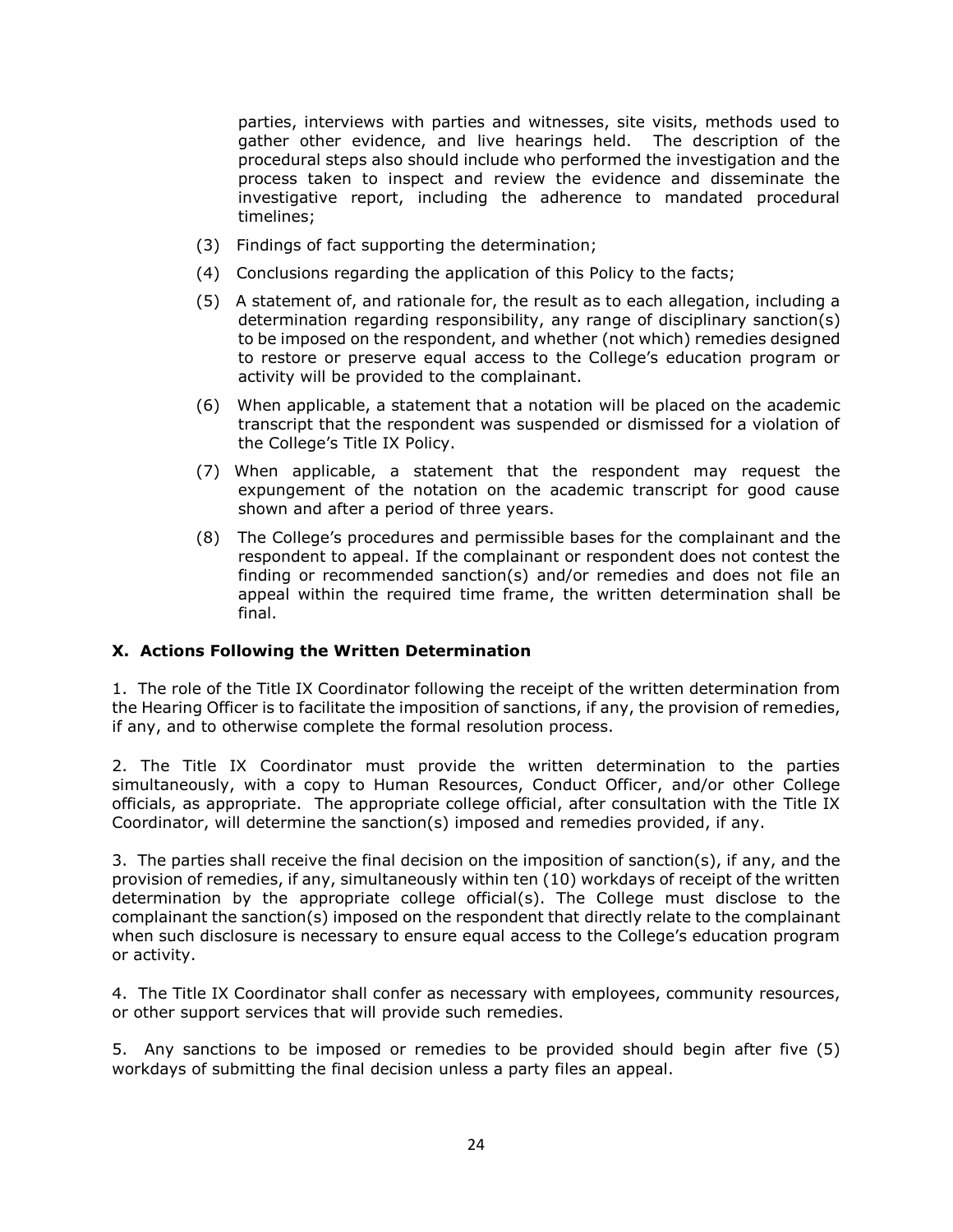6. If the respondent is a third party, the Title IX Coordinator will forward the written determination to [vice president/police chief, or other college official]. Within ten (10) workdays, the [designated official] shall determine and impose appropriate sanction(s), as described below. The respondent and the Title IX Coordinator shall receive written notification of sanction(s) in the final decision, if any. The Title IX Coordinator may disclose to the complainant information as described above.

# **Y. Appeals**

1. Within five (5) workdays of receipt of the final decision, either party may appeal the Hearing Officer's written determination regarding responsibility and the final decision related to sanctions and remedies. The complainant also may appeal the College's dismissal of a formal complaint or any of its allegations therein within five (5) workdays of such dismissal. The appeal must be in writing and submitted to the Title IX Coordinator, who will appoint an Appeal Officer within five (5) workdays of receipt of the appeal. The Appeal Officer's decision is final.

- 2. The Appeal Officer will grant an appeal only on the following bases:
	- a) Procedural irregularity that affected the outcome of the matter;
	- b) New evidence that was not reasonably known or available at the time the determination regarding responsibility or dismissal was made, that could affect the outcome of the matter; and,
	- c) The Title IX Coordinator, investigator(s), or Hearing Officer had a conflict of interest or bias for or against complainants or respondents generally or the individual complainant or respondent that affected the outcome of the matter.

3. Within five (5) workdays of receipt of an appeal request, the Title IX Coordinator will notify the other party that an appeal has been filed and implement appeal procedures equally for both parties.

4. The Title IX Coordinator will compile the record, including the notice of allegations, evidence obtained, investigative report, live hearing recording, written determination, and final decision. The Title IX Coordinator shall forward the record with the appeal request to the Appeal Officer as soon as possible, but no later than ten (10) workdays of receipt of the appeal request.

5. The Appeal Officer must not be the Hearing Officer, the investigator, or the Title IX Coordinator and be free from conflict of interest and bias.

6. Upon receipt of the request for the appeal and the record, the Appeal Officer shall decide whether to grant the appeal, including the rationale for the decision, and notify the parties whether the appeal has been granted simultaneously. The decision shall be made within ten (10) workdays of receipt of the appeal request and record from the Title IX Coordinator.

7. If the Appeal Officer decides to grant the appeal, he or she will notify the parties that they have five (5) workdays to submit a written statement in support of, or against, the outcome of the written determination, final decision, or dismissal of the formal complaint. The Appeal Officer may grant additional time for good cause to both parties.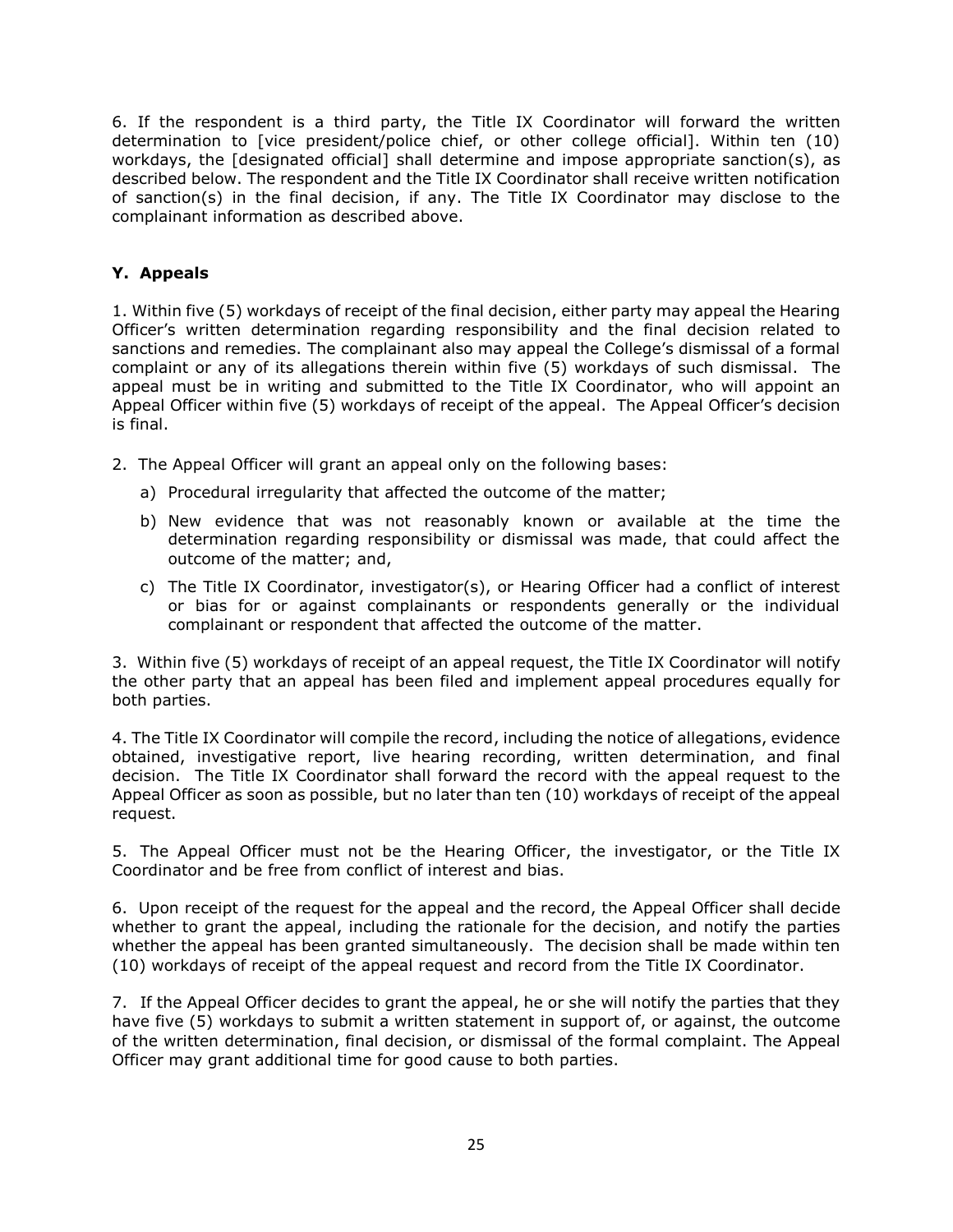8. The Appeal Officer shall make the decision based on the record and the parties' written statements, if any. The Appeal Officer shall not receive additional statements or testimony from any other person.

9. The Appeal Officer shall issue a written determination of the result of the appeal and the rationale for such result within ten (10) workdays of receipt of written statements, if any. The Appeal Officer shall provide the written determination to the parties simultaneously.

10. At the conclusion of the appeal, the Title IX Officer shall facilitate the imposition of sanctions, if any, and the provision of remedies as provided in Section X.

### **Z. Informal Resolution Process**

- 1. The informal resolution process is available under the following conditions:
	- a) The complainant has filed a formal complaint of hostile environment sexual harassment involving parties with the same status (e.g., student-student or employeeemployee);
	- b) The Title IX Coordinator has completed the steps described in Sections V1 through V4; and,
	- c) The parties voluntarily request in writing to resolve the formal complaint through the informal resolution process.

2. Within five (5) workdays after the receipt of the written request to start the informal resolution process, the Title IX Coordinator will appoint a College official to facilitate an effective and appropriate resolution ("Facilitator"). The Title IX Coordinator may serve as a Facilitator. Within five (5) workdays of such appointment (or receipt of the written request), the parties may identify to the Title IX Coordinator in writing any potential conflict of interest or bias posed by such Facilitator to the matter. The Title IX Coordinator will consider such information and will appoint another Facilitator if it is determined that a material conflict of interest or bias exists. Within five (5) workdays of the appointment (or receipt of the written request), the Facilitator will request a written statement from the parties to be submitted within ten (10) workdays. Each party may request that witnesses are interviewed, but the College shall not conduct a full investigation as part of the informal resolution process.

3. Within ten (10) workdays of receiving the written statements, the Facilitator will hold a meeting(s) with the parties and coordinate informal resolution measures. The Facilitator shall document the meeting(s) in writing. Each party may have one advisor of his or her choice during any meeting; however, the advisor may not speak on the party's behalf.

4. The informal resolution process should be completed within thirty (30) workdays in most cases, unless good cause exists to extend the time. The parties will be notified in writing and given the reason for the delay and an estimated time of completion.

5. Any resolution of a formal complaint through the informal resolution process must address the concerns of the complainant and the responsibility of the College to address alleged violations of the Policy, while also respecting the due process rights of the respondent. Informal resolution process remedies include mandatory training, reflective writing assignment, counseling, written counseling memorandum by an employee's supervisor, suspension, termination, or expulsion, or other methods designed to restore or preserve equal access to the College's education programs or activities.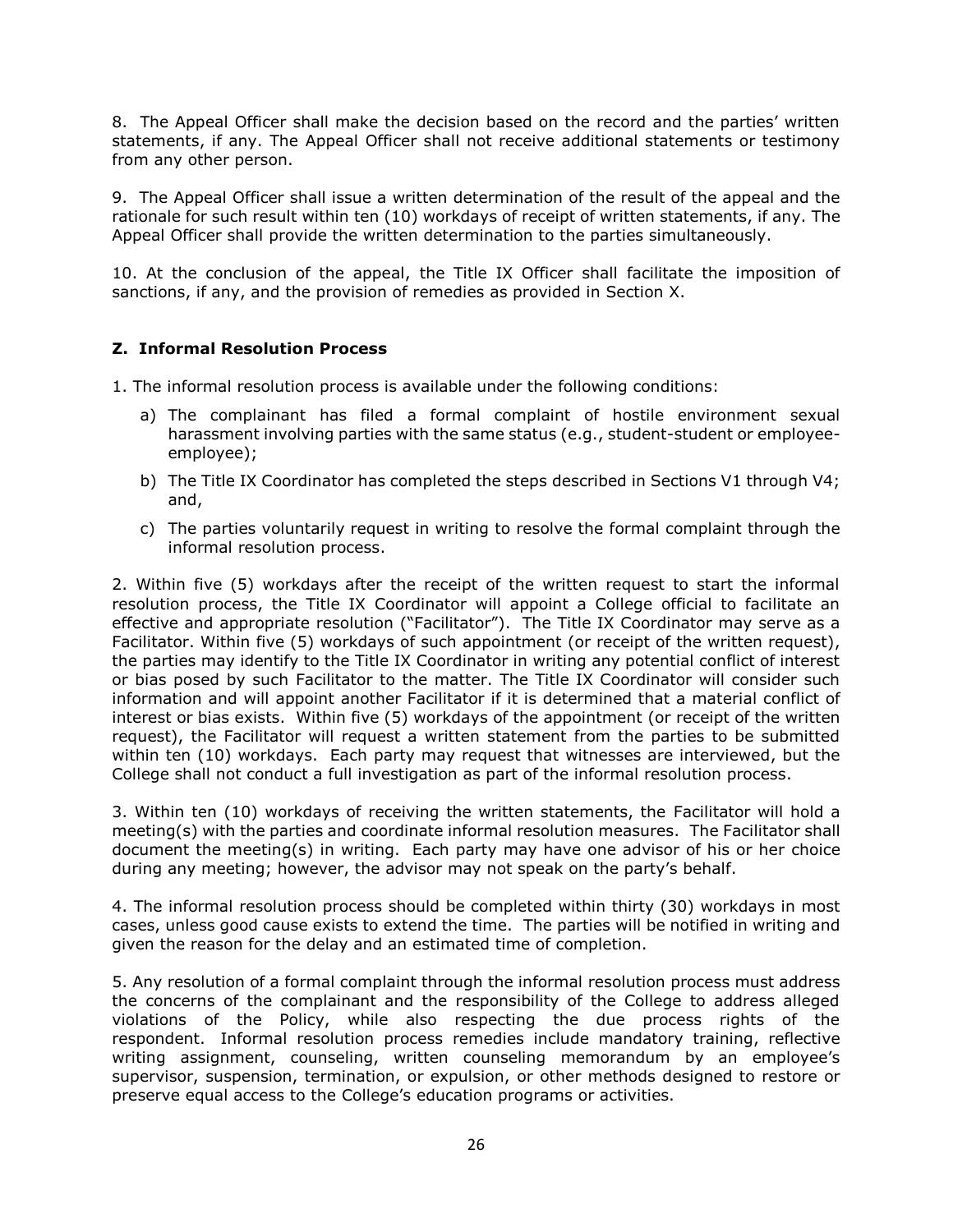6. At the conclusion of meetings, interviews, and the receipt of statements, the Facilitator will write a summary of such in a written informal resolution report and provide the parties with the informal resolution report simultaneously. The written informal resolution report shall include the notice of allegations, a meeting(s) summary, remedies provided, if any, sanctions imposed, if any, and whether the formal complaint was resolved through the informal resolution process. The Facilitator will forward the written informal resolution report to the Title IX Coordinator, when applicable.

7. At the conclusion of the informal resolution process, if the formal complaint was resolved to the satisfaction of the parties, the parties will provide a written and signed statement as such for the record. The decision will be final, and the matter will be closed.

8. At any time prior to resolving a formal complaint through the informal resolution process, either party may withdraw in writing from the informal resolution process and resume or begin the formal resolution process.

9. If the formal complaint is not resolved through the informal resolution process, the Title IX Coordinator shall begin the formal resolution process at Section V5 of this Policy.

10. The Facilitator shall not be a witness as part of the formal resolution process, but the written informal resolution report shall be part of the record.

### **AA. Sanctions & Corrective Actions**

1. The College will take reasonable steps to address any violations of this Policy and to restore or preserve equal access to the College's education programs or activities. Sanctions for a finding of responsibility depend upon the nature and gravity of the misconduct, any record of prior discipline for similar violations, or both.

2. The range of potential sanctions and corrective actions that may be imposed against a student includes but is not limited to the following: required discrimination or harassment education, a requirement not to repeat or continue the discriminatory, harassing, or retaliatory conduct, verbal or written warning, a no-contact order, written or verbal apology, verbal or written warning, probation, suspension, and expulsion from the College.

3. Sanctions for faculty and staff shall be determined in accordance with the VCCS Policy Manual and the Department of Human Resource Management Standards of Conduct, respectively. Possible sanctions and corrective actions include required discrimination or harassment education, informal or formal counseling, reassignment, demotion, suspension, non-reappointment, and termination from employment.

4. Third parties, e.g., contractors, or patrons from the general public, will be prohibited from having access to the campus. Depending on the violation, this prohibition may be permanent or temporary.

5. Sanctions imposed do not take effect until the resolution of any timely appeal. However, the College may keep in place any interim measures when necessary.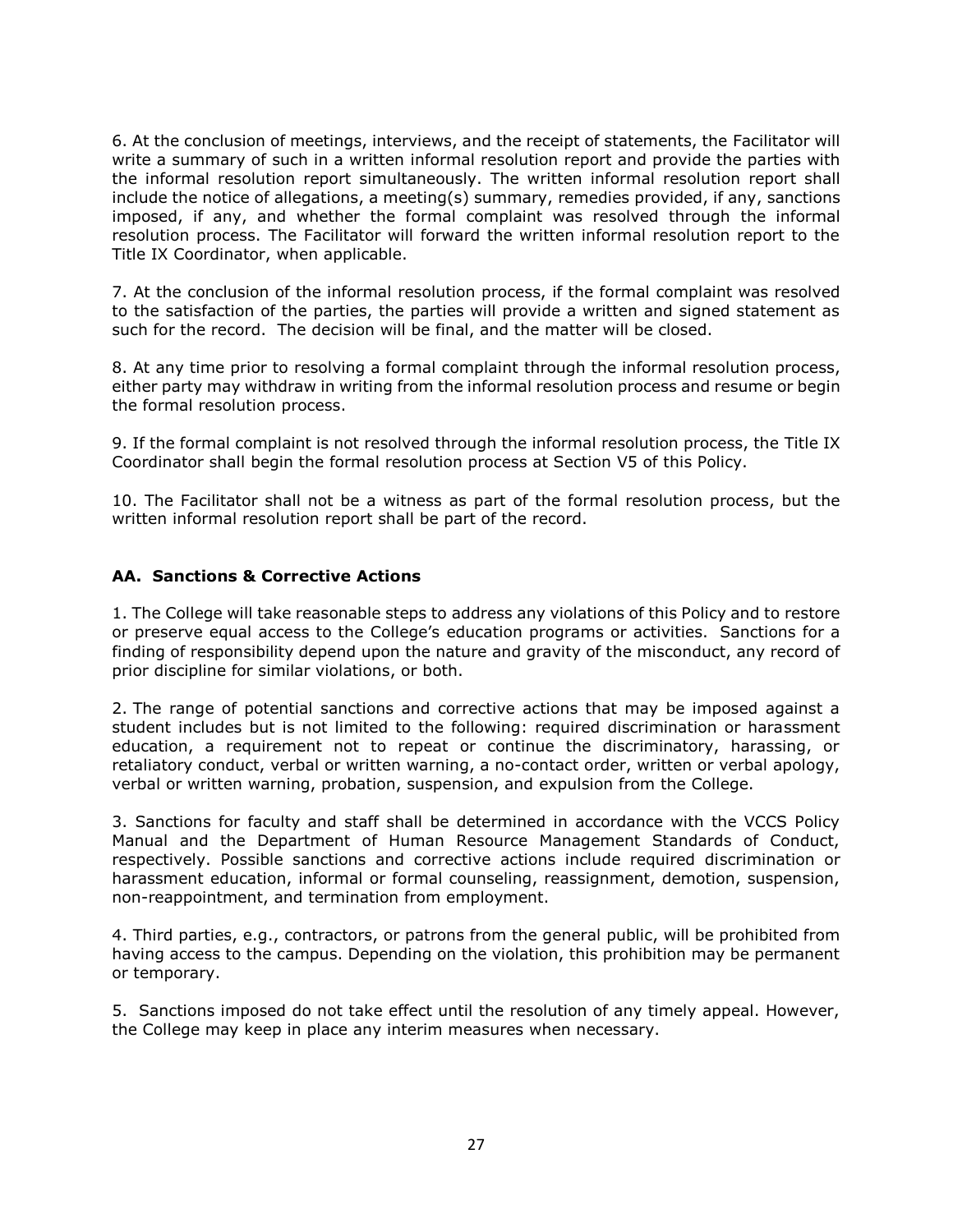#### **BB. Academic Transcript Notations and Expungement**

1. If a student is found responsible for an act of sexual violence as defined by this Policy and is suspended or dismissed, the student's academic transcript shall be noted as follows: "Suspended/Dismissed for a violation of [the name of the College's] Title IX Policy." In the case of a suspension, the College shall remove such notation immediately following the completion of the term of suspension and any conditions thereof, and when the student is considered to be in good standing. The student shall be considered to be in good standing for the purposes of this section following the completion of the term of suspension and satisfaction of all conditions thereof. Upon completion of the suspension, the Title IX Coordinator (or designee) shall meet with the student to confirm completion of the conditions and upon such confirmation, direct the registrar to remove the notation from the student's academic transcript.

2. If a student withdraws from the College while under investigation involving an act of sexual violence as defined by this Policy, the student's academic transcript shall be noted as follows: "Withdrew while under investigation for a violation of Rappahannock Community College Title IX Policy." Students are strongly encouraged not to withdraw from the College.

3. The College shall immediately remove the notation from the student's academic transcript upon a subsequent finding that the student is not responsible an offense of sexual violence as defined by this Policy. Upon such a finding, the Title IX Coordinator (or designee) shall direct the registrar to remove the notation from the student's academic transcript.

4. Notations on academic transcripts regarding suspensions and dismissals shall be placed on the student's academic transcript after resolution of any timely appeal.

5. The College shall expunge the notation from the academic transcript of any student for good cause shown and after a period of three (3) years.

- a) Persons seeking to expunge the notation on an academic transcript shall submit a written request for expungement to the [College's designated official] no sooner than three years after the date the College placed the notation on the academic transcript.
- b) The request for expungement must contain sufficient information to support a finding of good cause. For expungement purposes, good cause includes (1) the act of sexual violence did not involve serious bodily injury, the use of force, or threat, and the former respondent demonstrates remorse and/or rehabilitation; (2) the former respondent committed the Policy violation while under the age of 18 and the former respondent demonstrates remorse and/or rehabilitation; and, (3) any other reason that, in interest of justice, the notation should be expunged.
- c) The Dean of Student Development shall issue a written decision and the rationale for such decision within ten (10) workdays of receipt the request.
- d) If the request for expungement is denied, the former respondent may submit another request for expungement no sooner than three (3) years after the denial of the request. This decision is final.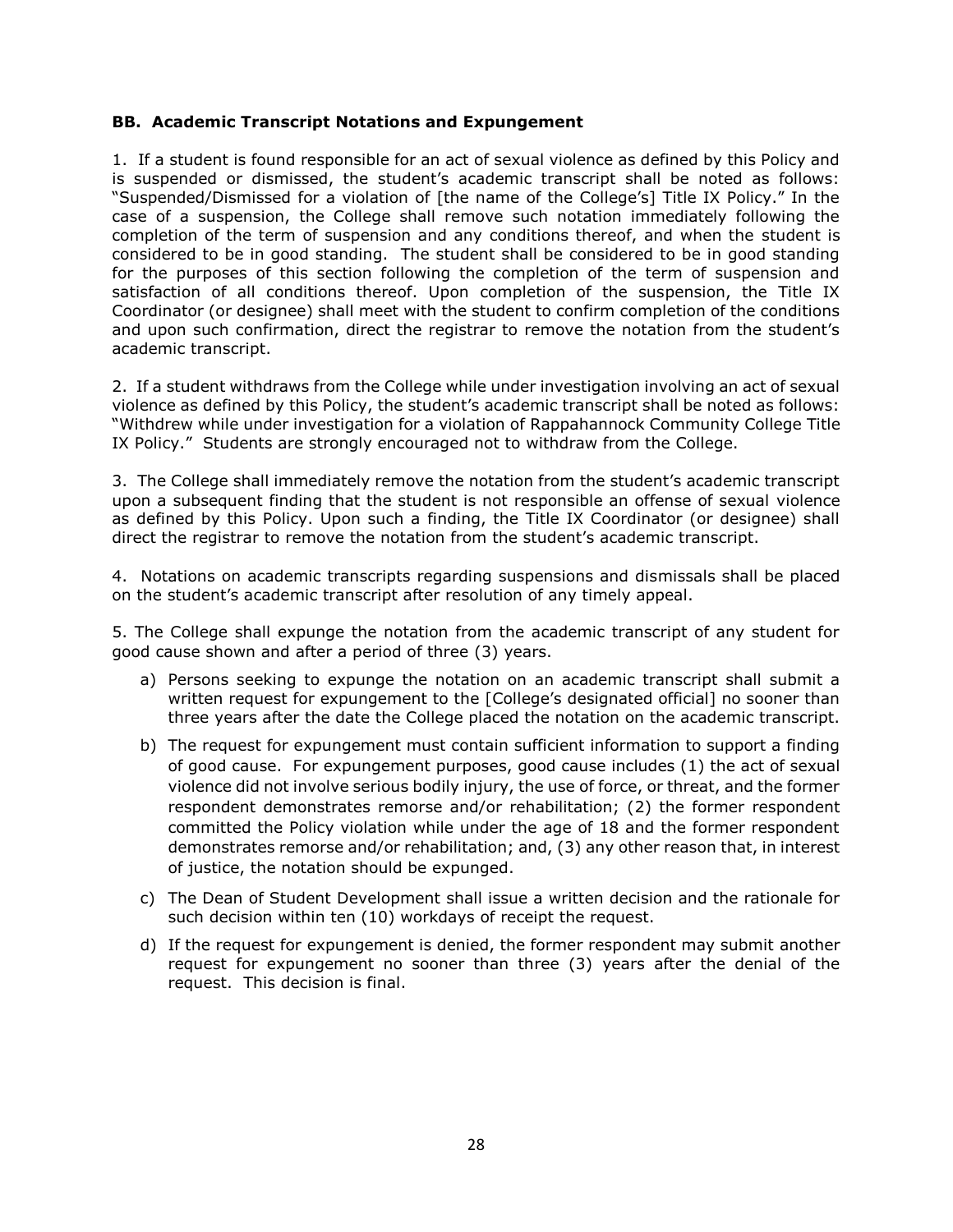### **CC. Training and Training Materials**

1. Title IX Coordinator(s), investigators, Hearing Officers, Appeal Officers, and Facilitators for the informal resolution process must receive annual training, as appropriate, on the following topics:

- a) The definition of sexual harassment;
- b) The scope of the College's education programs or activities;
- c) How to conduct an investigation and grievance process, including live hearings, appeals, and informal resolution processes, and how to serve impartially, including by avoiding prejudgment of the facts at issue, conflicts of interest, and bias;
- d) The definition of relevance;
- e) Investigative report writing; and,
- f) Technology that may be used at live hearings.

2. College-appointed advisors receive training on the definitions of sexual harassment, consent, preponderance of the evidence, and relevance.

3. Training materials must not rely on sex stereotypes and will promote impartial investigations and adjudications of formal complaints of sexual harassment.

4. All training materials must be available on the College's website.

### **DD. Record Keeping**

1. The Title IX Coordinator, Deputy Title IX Coordinator, if applicable, and any other employee as appropriate, e.g., HR Director, shall maintain in a confidential manner, for at least seven (7) years from the date of creation of the last record pertaining to each case, in paper or electronic files of the following:

- a) The complete file for each sexual harassment investigation and formal resolution process, including (i) any determination regarding responsibility; (ii) any audio or audiovisual recording or transcript of the live hearing; (iii) any disciplinary sanctions imposed on the respondent; and, (iv) any remedies provided to the complainant;
- b) Records of any appeal and its result;
- c) Records of any informal resolution process and its result;
- d) All materials used to train Title IX Coordinators, investigators, Hearing Officers, Appeal Officers, and Facilitators for an informal resolution process.

2. Records of any actions, including any supportive measures, taken in response to a report or formal complaint of sexual harassment. Records must explain why the College's response was not deliberately indifferent, and document that it has taken measures designed to restore or preserve equal access to the College's education programs or activities.

3. If the College does not provide a complainant with supportive measures, then the College must document the reasons why such a response was not clearly unreasonable in light of the known circumstances, including whether such decision was made based on the complainant's request or desire for the College to take no action or to provide supportive measures.